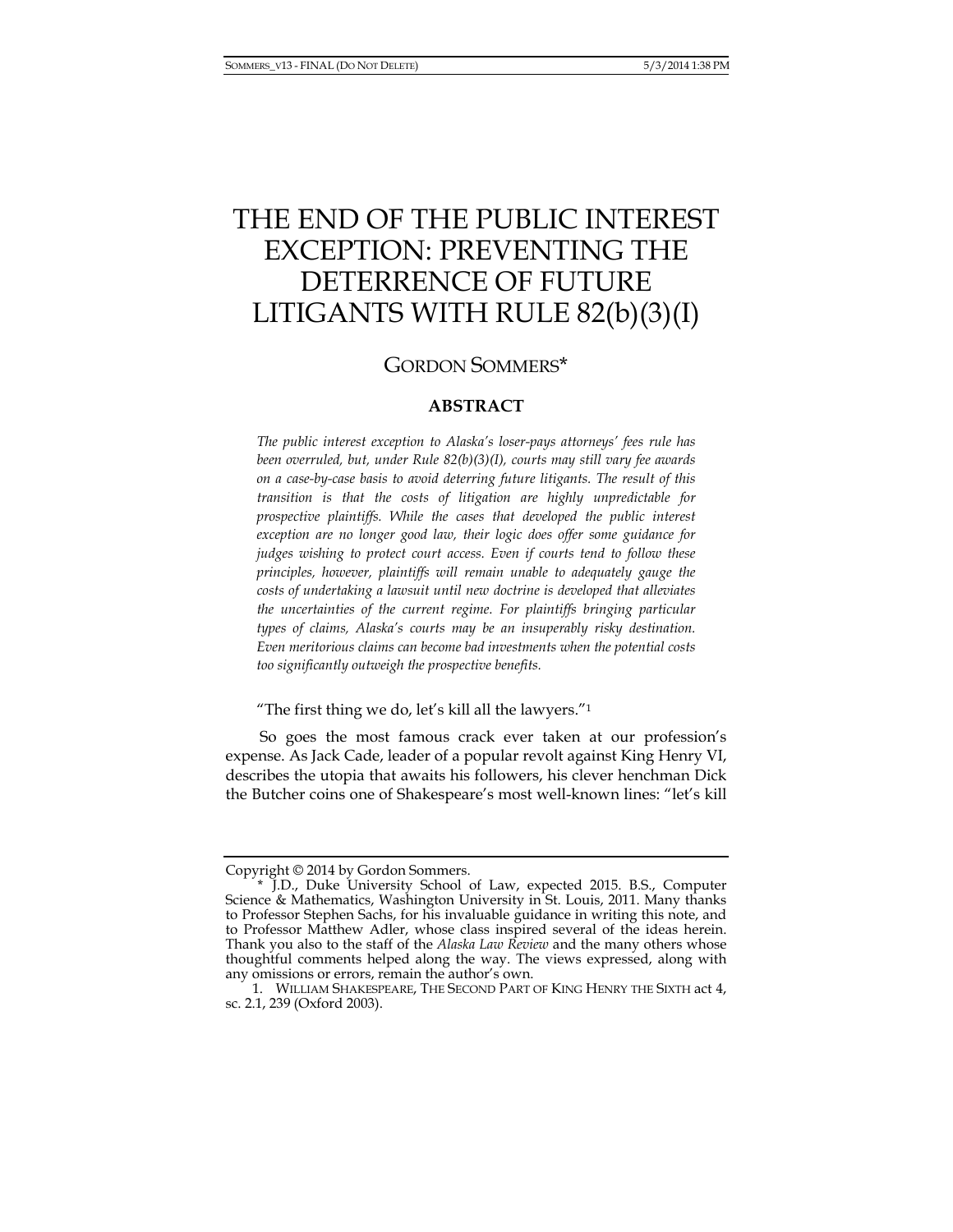132 ALASKA LAW REVIEW VOL. 31:1

all the lawyers."2 It is to be the first step towards a better world. The devil, of course, is in the details, for Cade's wonderland is a world where his whim alone rules the land; where life, liberty, and property know not the protections of the law.3 The freedoms we enjoy are only as firm as the laws that protect them, and if a man cannot bring his claim before a court, what claim does he have? We are lucky not to live in Cade's dystopian fantasy. When laws are violated, we can hire a lawyer. The only question for us is who has to pay.

## **INTRODUCTION**

In today's world of increasingly expensive litigation, Alaska remains unique in the United States for awarding partial attorneys' fees to prevailing parties in most civil cases.4 While other states use the socalled "American Rule," where each party pays its own way independently,5 Alaska uses a variant of the "English Rule."6 Jurisdictions using the English Rule make the losing party responsible for all or a part of the prevailing party's attorneys' fees.7 In Alaska, the default is either a scheduled percentage of the monetary damages awarded,8 or 30% of the prevailing party's "reasonable actual" attorneys' fees when no money judgment is recovered.9

 <sup>2.</sup> *Id.* 

 <sup>3.</sup> Cade detests that the law should bind him:

Is not this a lamentable thing, that of the skin of an innocent lamb should be made parchment; that parchment, being scribbled o'er, should undo a man? Some say the bee stings, but I say, 'tis the bee's wax; for I did but seal once to a thing, and I was never mine own man since.

*Id.* at sc. 4.2, 71–76*.*

 <sup>4.</sup> There are some exceptions that pepper the general rule. *See, e.g.*, Dodson v. Dodson, 955 P.2d 902, 914 (Alaska 1998) (stating special standard for awarding attorneys' fees in divorce cases).

 <sup>5.</sup> BLACK'S LAW DICTIONARY 98 (9th ed. 2009). *See also* Arthur Allen Leff, *The Leff Dictionary of Law: A Fragment*, 94 YALE L.J. 1855, 2097 (1985) ("In the U.S. the so-called 'American rule' is the norm; under it attorneys' fees are not ordinarily paid by the losing party, though courts have power so to order when the loser is deemed to have litigated frivolously or in bad faith, and under certain statutes, *e.g.,* some dealing with civil rights and conservation.").

 <sup>6.</sup> *See* Theodore Eisenberg, et al., *When Courts Determine Fees in A System with A Loser Pays Norm: Fee Award Denials to Winning Plaintiffs and Defendants*, 60 UCLA L. REV. 1452, 1454 (2013) ("In the state of Alaska and in most Western legal systems other than the United States, the prevailing norm is the English rule, under which the losing party is required to pay the reasonable litigation costs incurred by the winning party.").

 <sup>7.</sup> BLACK'S LAW DICTIONARY 609 (9th ed. 2009); Leff, *supra* note 5, at 2097.

 <sup>8.</sup> ALASKA R. CIV. P. 82(b)(1).

 <sup>9.</sup> ALASKA R. CIV. P. 82(b)(2).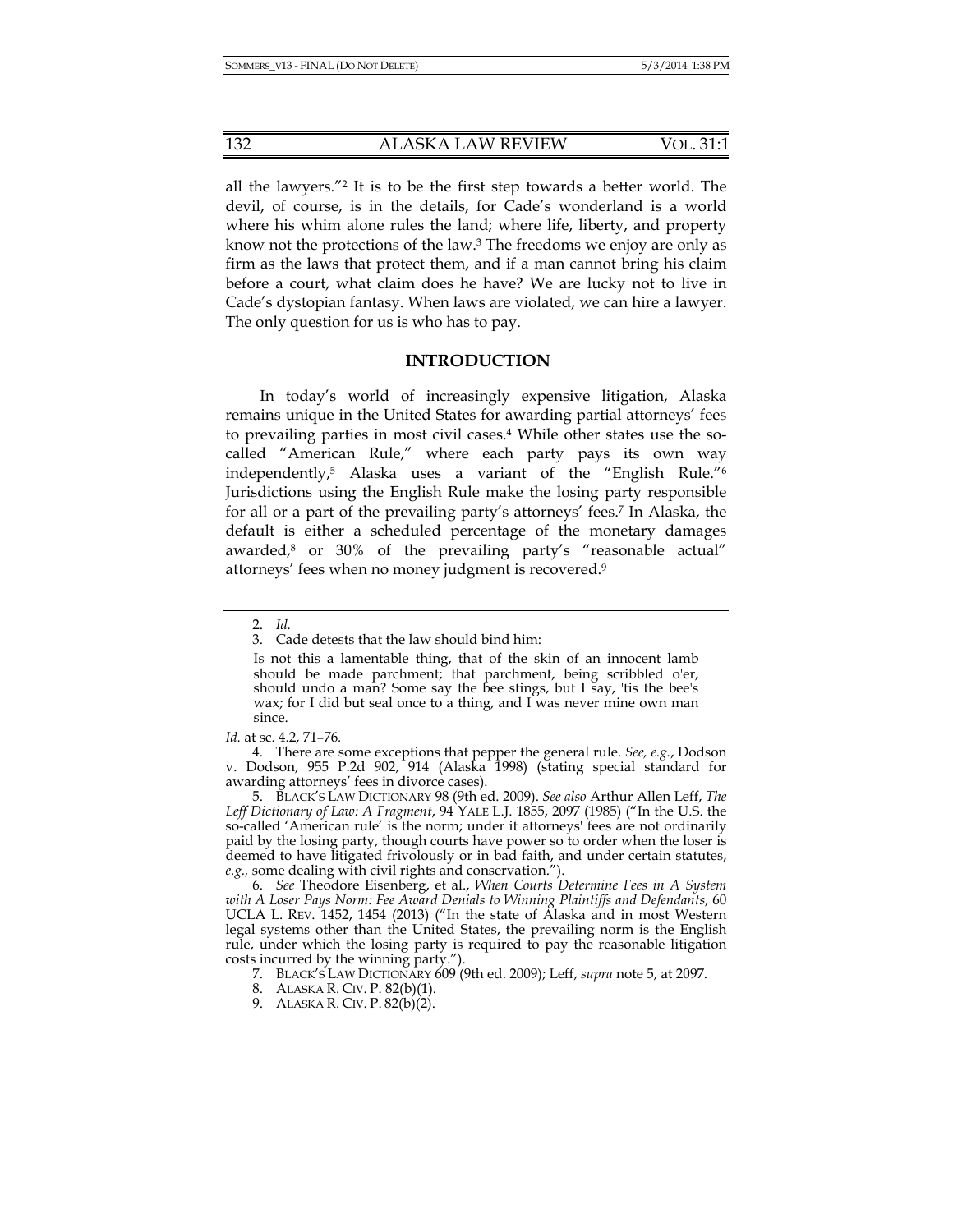Judges retain discretion to vary these awards,<sup>10</sup> and considerable case law has evolved to guide judges in this exercise. Alaskan citizens have a right under both the Alaskan and Federal Constitutions to access the courts as a forum for resolving their disputes, $11$  and so judges must prevent attorneys' fees awards from becoming so onerous that they might deter similarly situated litigants from bringing claims in the future.12 One of the most significant remedies created to address the possibility of deterrence was the public interest exception, which exempted qualifying plaintiffs from paying their opponents' attorneys' fees if they lost, but awarded the plaintiffs full (rather than partial) attorneys' fees from the other side if they won.13 The public interest exception applied whenever a litigant's case: (1) effectuated strong public policies, (2) would benefit numerous people, (3) could only have been brought by a private party, and (4) would not have been otherwise motivated by sufficiently strong economic incentives.14 For better or worse, this exception was abolished in 2003 by the Alaska state legislature.15

The public interest exception was overturned by an act informally referred to as "HB 145."16 After its passage, this law was challenged in *State v. Native Village of Nunapitchuk*.17 Although the supreme court ultimately upheld HB 145,18 it was only able to save it from unconstitutionality by finding that it in no way modified Rule  $82(b)(3)(I)$ , which expressly grants trial courts the authority to vary an attorneys' fees award based on "the extent to which [the] given fee award may be so onerous to the non-prevailing party that it would deter similarly situated litigants from the voluntary use of the courts."19 In other words, after HB 145, trial courts remain free to consider all relevant factors, including all of those identified in the public interest

16. *Id*.

 <sup>10.</sup> ALASKA R. CIV. P. 82(b)(3).

 <sup>11.</sup> *See* Boddie v. Connecticut, 401 U.S. 371, 380 (1971) (finding a right of access to civil courts under the Due Process Clause of the Fourteenth Amendment to the United States Constitution); State v. Native Vill. of Nunapitchuk, 156 P.3d 389, 405 (Alaska 2007) ("Our cases have recognized that the due process clause of the Alaska Constitution guarantees the right of access to Alaska's courts.")

 <sup>12.</sup> *Nunapitchuk*, 156 P.3d at 406 (holding that courts can still shield litigants from attorneys' fees awards in order to prevent deterrence despite legislative action appearing to limit this ability).

 <sup>13.</sup> *Id*.

 <sup>14.</sup> *Id*. at 394.

 <sup>15.</sup> HB 145, 2003 Alaska Sess. Laws ch. 86 (codified as amended at ALASKA STAT. §§ 09.60.10, 09.68.040 (2014)).

 <sup>17. 156</sup> P.3d 389.

 <sup>18.</sup> *Id.* at 406.

 <sup>19.</sup> *Id.* at 404 n.68.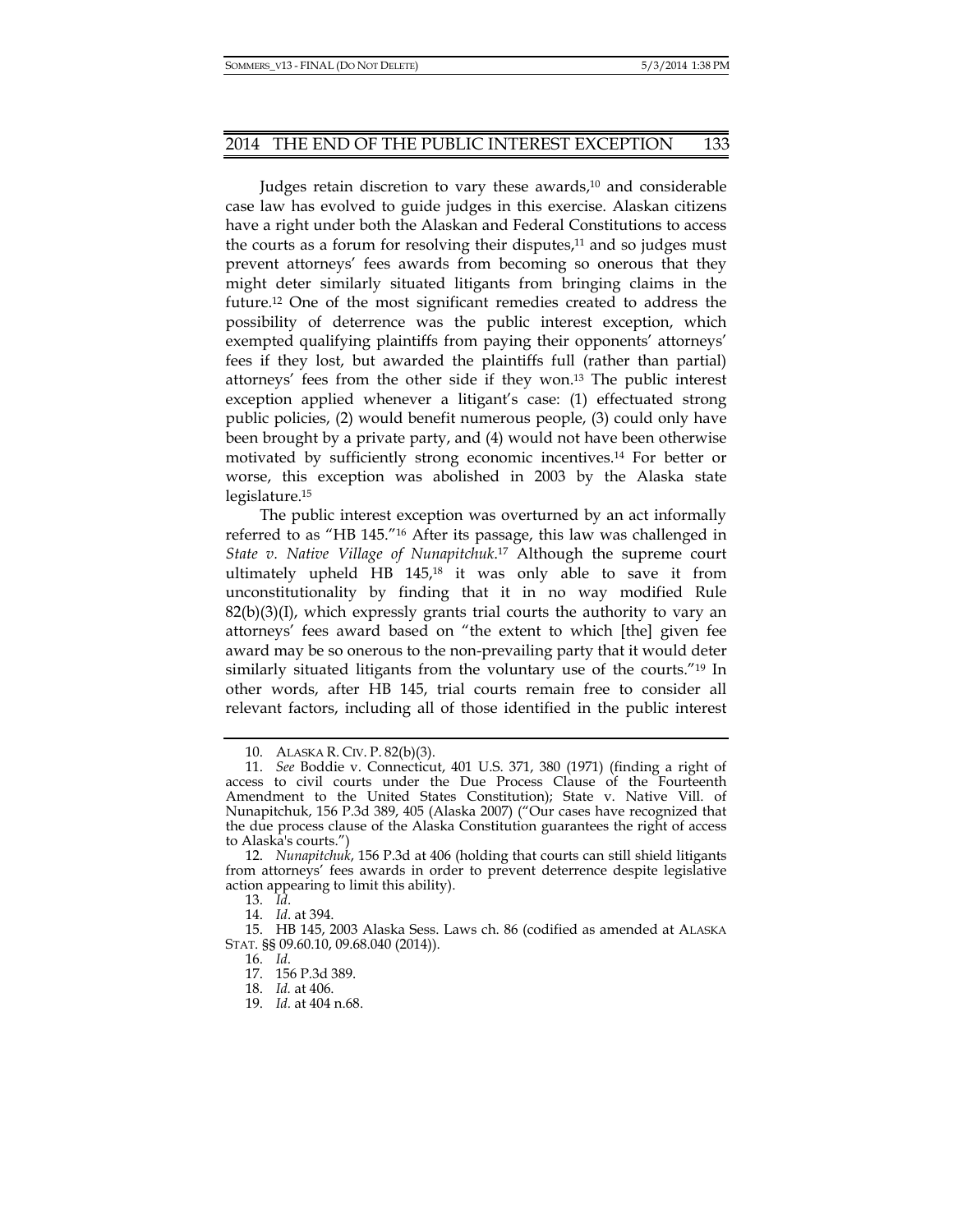exception, when deciding whether or not to reduce attorneys' fees awards to avoid unconstitutional future deterrence.20 Nonetheless, which factors to use, and their respective weights, is no longer clear. The structure and attendant predictability of the public interest exception are gone; instead, courts may apply Rule 82(b)(3)(I) "on a case-by-case basis," considering whichever factors they deem relevant and weighing those factors however they find appropriate.21

This renders the costs of litigation highly unpredictable for prospective plaintiffs. While the logic of the cases that developed the public interest exception is still sound, the cases themselves are no longer good law after HB 145. One can distill some guiding principles from a close study of the case law, but, until new doctrine is developed, plaintiffs will remain unable to adequately gauge the costs of undertaking a lawsuit. For plaintiffs bringing certain types of claims, this may make Alaska's courts an insuperably risky destination; even meritorious claims can become bad investments when the potential costs are too high.

Alaska has struggled over the years to find a balance between its English Rule and the constitutional rights of litigants to access its courts.22 After the passage of HB 145 and the *Nunapitchuk* decision, it is clear that this endeavor has not yet reached its end.

#### **I. BACKGROUND**

Use of the English Rule in Alaska arrived with the adoption of Oregon law in the mid-1800s and never left.<sup>23</sup> After Alaska achieved statehood, the English Rule became codified in Alaska's Rule 82 of Civil Procedure and was adopted by the Alaska Supreme Court in 1960.<sup>24</sup> Thereafter, as Alaska's court system matured, the supreme court undertook the gradual process of carefully delineating the outer edges of trial courts' discretion in assessing awards of attorneys' fees under Rule 82. Awards so onerous that they could deter similarly situated litigants were emphatically marked as an abuse of discretion.25 It was

 <sup>20.</sup> *Id.* at 406.

 <sup>21.</sup> *Id.* 

 <sup>22.</sup> *See* discussion in Part II, *infra*.

 <sup>23.</sup> Susanne Di Pietro & Teresa W. Carns, *Alaska's English Rule: Attorney's Fee Shifting in Civil Cases*, 13 ALASKA L. REV. 33, 38 (1996).

 <sup>24.</sup> *See* Alaska Sup. Ct. Order No. 17 (1960) (activating Alaska's state court system); ALASKA R. CIV. P. 82.

 <sup>25.</sup> *See, e.g.*, Malvo v. J.C. Penney Co., 512 P.2d 575, 587 (Alaska 1973) (finding it "manifestly unreasonable" and an abuse of discretion to automatically award full attorneys' fees against a losing party).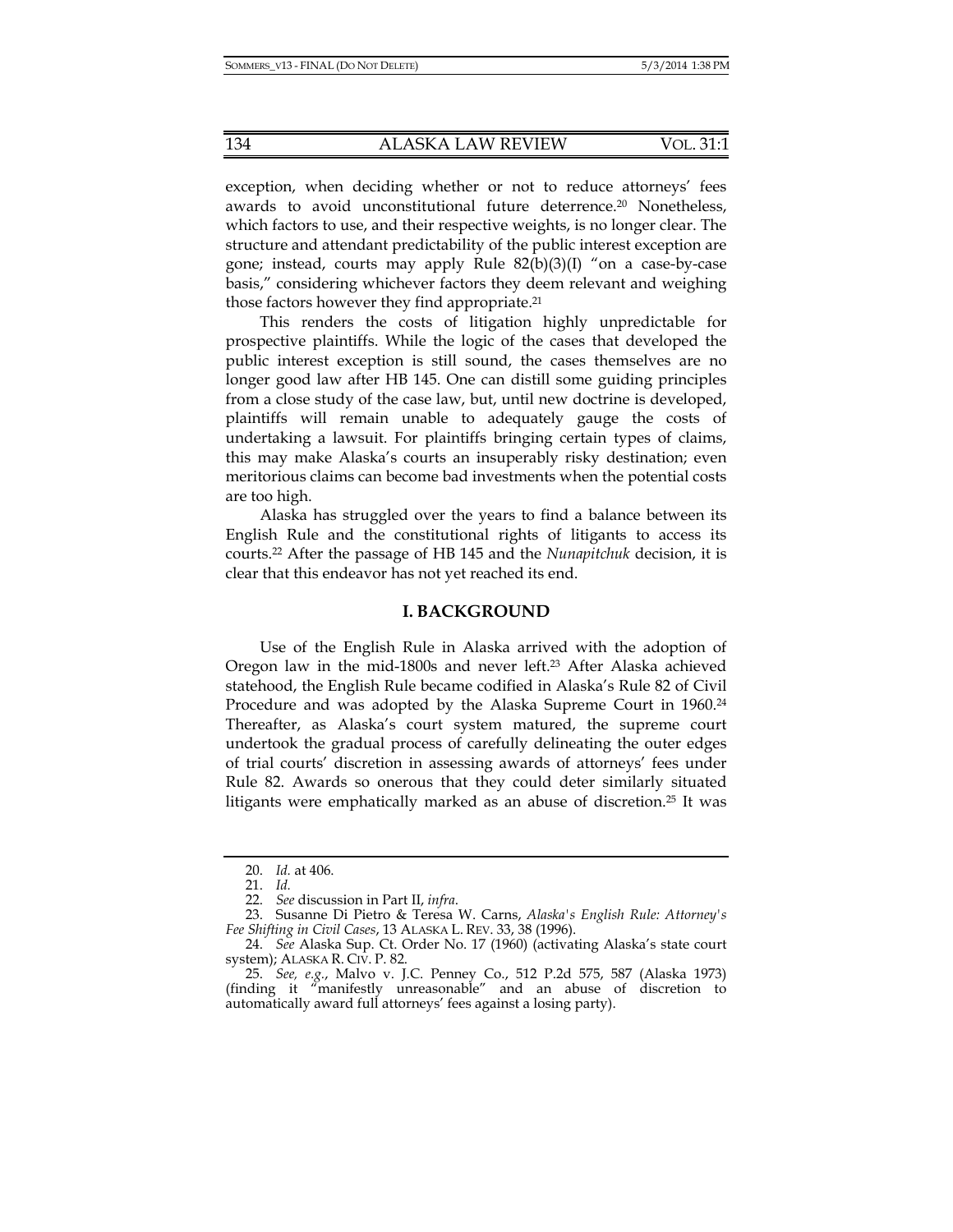from this line of cases that the public interest exception emerged.26

Rule 82, Alaska's fee shifting rule, provides partial recompense for the prevailing party's attorneys' fees to effect a more complete recovery.27 It was never intended to punish losing parties.28 Commentators have held out Alaska's English Rule as a tort reform solution, but this was never its stated purpose, nor has empirical evidence suggested that it is actually achieving this goal.<sup>29</sup> Nonetheless, policy-makers and commentators persist in discussing the prevention of frivolous claims as a de facto rationale for using the English Rule in Alaska.30

#### **A. The Public Interest Exception**

While the English Rule seems no closer to ending its reign in Alaska now than it did in the 19th century, there has been considerable discussion over the years about its capacity to deter litigants.31 Plainly,

 27. *See Nunapitchuk*, 156 P.3d at 398 ("Without the rule, the rights of the prevailing party would be less completely vindicated because of the uncompensated expense of litigation.").

 28. *See Malvo*, 512 P.2d at 587 ("The purpose of Civil Rule 82 is to partially compensate a prevailing party for the costs and fees incurred where such compensation is justified and not to penalize a party for litigating a good faith claim.").

 31. *See* Kevin Michael Kordziel, *Rule 82 Revisited: Attorney Fee Shifting in Alaska*, 10 ALASKA L. REV. 429, 444–45 (1993) ("[T]he most significant divergence

 <sup>26.</sup> *See* HB 145, 2003 Alaska Sess. Laws ch. 86 § 1(b) (listing major cases in the development of the public interest exception for the purpose of overruling them); *Nunapitchuk*, 156 P.3d at 394 (citing *Malvo* as the first major case in the development of the public interest exception). *See also, e.g.*, Gilbert v. State, 526 P.2d 1131, 1136 (Alaska 1974) (citing deterrence as rationale); Anchorage v. McCabe, 568 P.2d 986, 990 (Alaska 1977) (citing deterrence as rationale); Kenai Lumber Co., Inc. v. State, 646 P.2d 215, 222 (Alaska 1982) (citing deterrence as rationale).

 <sup>29.</sup> *See* Douglas C. Rennie, *Rule 82 & Tort Reform: An Empirical Study of the Impact of Alaska's English Rule on Federal Civil Case Filings*, 29 ALASKA L. REV. 1, 2– 3 (2012) (noting that "some academic and media commentators have [recently] suggested that other states use Alaska's Rule 82 as a model for tort reform"); *id.*  at 43 ("Data from the federal courts show that civil and tort filings in the District of Alaska, while below the national average, resembled those in a sample of similar districts.").

 <sup>30.</sup> *See, e.g.*, *HB 145*–*Attorney Fees: Public Interest Litigants*, Committee Minutes, ALASKA H. JUDICIARY STANDING COMM., 23rd Leg. (May 7, 2003) (statement of Benjamin Brown, Legislative Assistant, Alaska State Chamber of Commerce at 1:40 PM) ("The [Alaska State Chamber of Commerce] supports Rule 82 [attorneys'] fees because this modification of the English rule puts an incentive into the litigation process that makes people not file frivolous suits and realize that there may be a downside to their causing others to spend money to defend a suit that is not likely to be prevailed upon."), *available at*  http://www.legis.state.ak.us/pdf/23/M/HJUD2003-05-071340.PDF.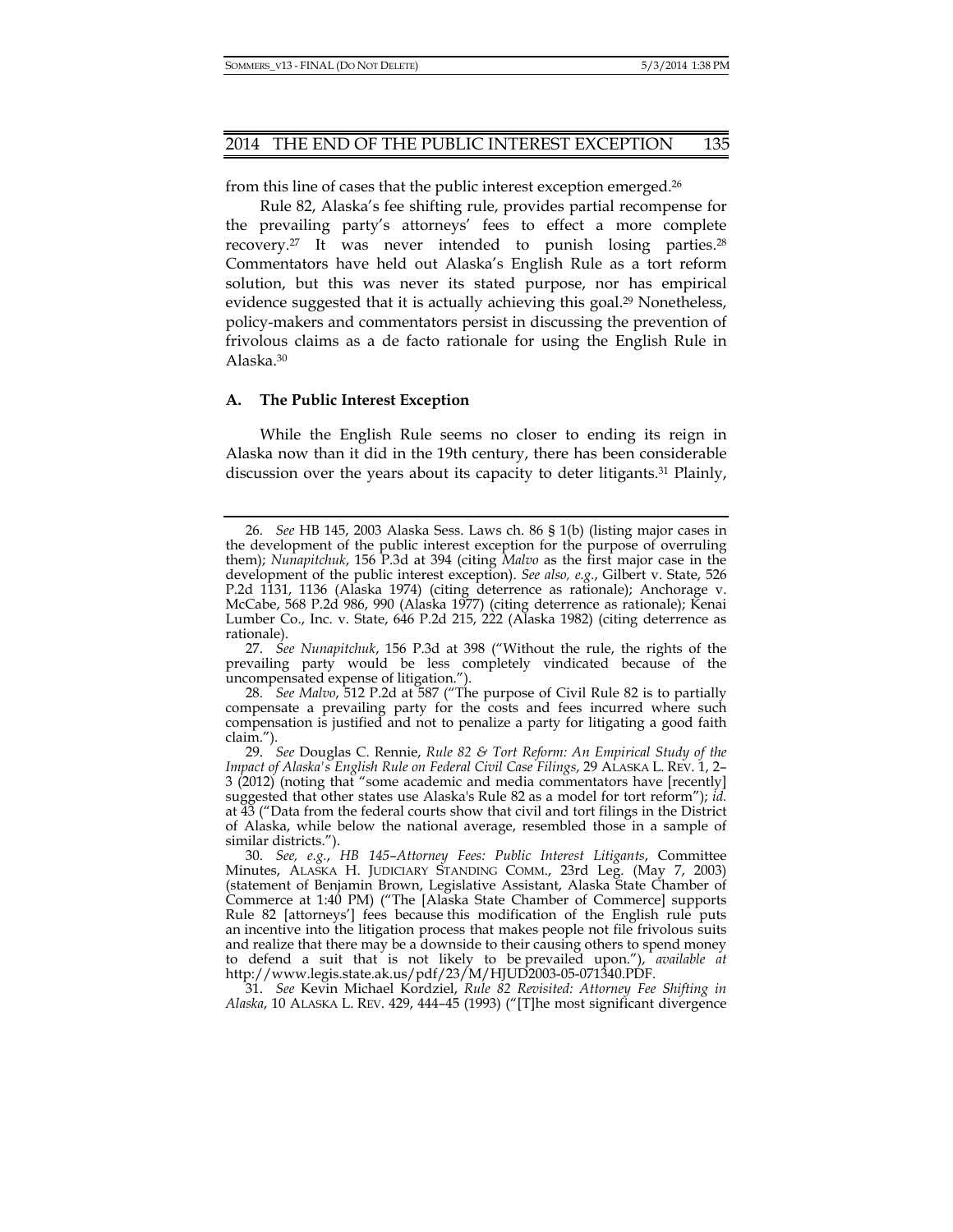anything that can potentially increase the cost of a lawsuit runs the risk of dissuading prospective litigants. One tool that developed to address this concern was the public interest exception.

Prior to the legislature's passage of HB 145 in 2003, the public interest exception granted special status to plaintiffs bringing claims that exhibited the following four attributes: (1) "the effectuation of strong public policies"; (2) "the fact that numerous people received benefits from plaintiffs' litigation success;" (3) "the fact that only a private party could have been expected to bring this action," and (4) "whether a litigant claiming public interest litigant status would have a sufficient economic incentive to bring the lawsuit even if it involved only narrow issues lacking general importance."32 The defensive element of the exception held that no attorneys' fees could be assessed against such a plaintiff, if she lost. The affirmative component provided that, if such a litigant prevailed, she was "generally entitled to full, reasonable attorney's fees."33 Even winning on "some but not all issues" would entitle a plaintiff to full fees, so long as Alaska law indicated she was the prevailing party in the suit.34

This exception developed from a line of cases preoccupied with court access for plaintiffs deemed especially vulnerable to deterrence.35

32. *Nunapitchuk*, 156 P.3d at 394.

33. *Id.* at 395.

of opinion between plaintiffs' and defense lawyers [in a survey of the Alaska Bar] occurred over the questions that specifically focused on [court access]."). *See also, e.g.*, Bozarth v. Atl. Richfield Oil Co., 833 P.2d 2, 4 n.3 (Alaska 1992) ("It may be . . . that costs of litigation have increased to such an extent that the prospect of having to pay Rule 82 fees deters a broad spectrum of our populace from the voluntary use of our court."). There has also been significant scholarly discussion over the years regarding deterrent effects of the English Rule as a general fee shifting paradigm outside of Alaska. *See* Jonothan T. Molot, *Fee Shifting and the Free Market*, 66 VAND. L. REV. 1807, 1811 (2013) ("[W]here a plaintiff is risk averse or resource constrained, it may simply be unable to bear the risk of losing a case and being stuck with the defendant's legal fees. In a system characterized by imbalances in resources and risk preferences, fee shifting may unduly inhibit already risk-averse plaintiffs—and aggravate, rather than assuage, existing problems. Instead of incentivizing plaintiffs to file meritorious claims, as it is intended to do, fee shifting may discourage them from filing for fear of making a mistake and being saddled with a large liability.").

 <sup>34.</sup> *Id. See* Dansereau v. Ulmer, 955 P.2d 916, 920 (Alaska 1998) (holding that awards of attorneys' fees to public interest litigants should not usually be partitioned once the party has been determined to have prevailed).

 <sup>35.</sup> *Cf. Nunapitchuk*, 156 P.3d at 394 (recounting history of public interest exception); HB 145, 2003 Alaska Sess. Laws ch. 86 § 1(b) (codified as amended at ALASKA STAT. §§ 09.60.10, 09.68.040 (2014)) (listing the main cases it was intended to overrule in abolishing the public interest exception). *See also* discussion *infra* Parts I.B–C.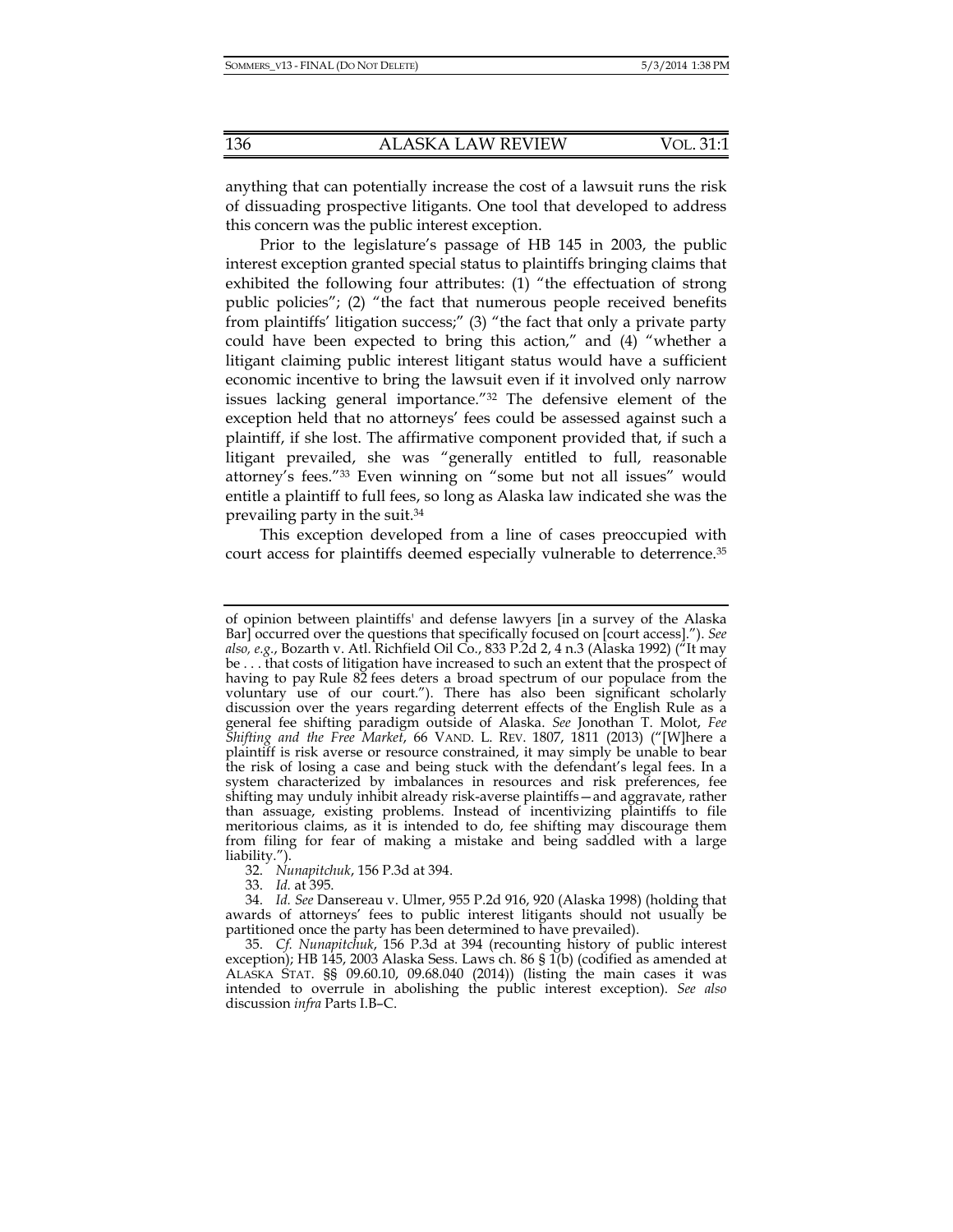These cases subdivide, usefully, into two strands.<sup>36</sup> The first deals with the protective component of the exception: immunizing losing plaintiffs from having to pay for the defendants' attorneys' fees. These cases were primarily concerned with making sure that the cost of accessing the courts was not too high. The second strand added the affirmative component: entitling prevailing public interest plaintiffs to full reasonable attorneys' fees. These cases dealt less with the potentially chilling cost that could arise from having to pay a *defendant's* attorneys' fees, and focused instead on who would have to pay for the *plaintiff's* attorney. While both sets of cases had the underlying goal of ensuring that plaintiffs could bring their claims before Alaska's courts, they each approached a different half of the problem.

#### **B. The Protective Strand: Court Access**

The public interest exception was born from a series of cases beginning in 1973.37 When it was first created, the public interest exception was only protective in nature, concerned primarily with ensuring that Alaska's English Rule did not infringe upon court access. In *Malvo v. J.C. Penney Co.*,38 the Alaska Supreme Court held that it was manifestly unreasonable to award full attorneys' fees to a prevailing party automatically, unless the losing claim or defense had been brought in bad faith.39 The court reasoned that "where in order to seek judicial remedies, a plaintiff must risk liability for the full amount of attorney's fees the other side sees fit to incur, it takes little imagination to foresee that the size of a party's bank account will have a major impact on his access to the courts."40 Although the court made a point of not actually reaching the constitutional issue in this case, $41$  it expressly noted that

 <sup>36.</sup> *Cf.* Krone v. State, Dep't of Health & Soc. Servs., 222 P.3d 250, 253 (Alaska 2009) (discussing differences between two components of the public interest exception); *Nunapitchuk*, 156 P.3d at 403–04 (detailing differences between two components of the public interest exception).

 <sup>37.</sup> *See Nunapitchuk,* 156 P.3d at 394–95 (recounting history of public interest exception); HB 145, 2003 Alaska Sess. Laws ch. 86 § 1(b) (listing the main cases HB 145 was intended to overrule in abolishing the public interest exception)*.* 

 <sup>38. 512</sup> P.2d 575 (Alaska 1973).

 <sup>39.</sup> *See id.* at 587 ("If a successful litigant were to receive full reimbursement for all expenses incurred in the case with no requirement of justification and no consideration of the 'good faith' nature of the unsuccessful party's claim or defense, there would be a serious detriment to the judicial system.").

 <sup>40.</sup> *Id*.

 <sup>41.</sup> *See id.* ("We do not have to reach the constitutional issue since it is 'manifestly unreasonable' to establish a policy under Civil Rule 82 that would enable a store owner to receive such a sizeable allowance for attorney's fees against a party who has brought suit in good faith.").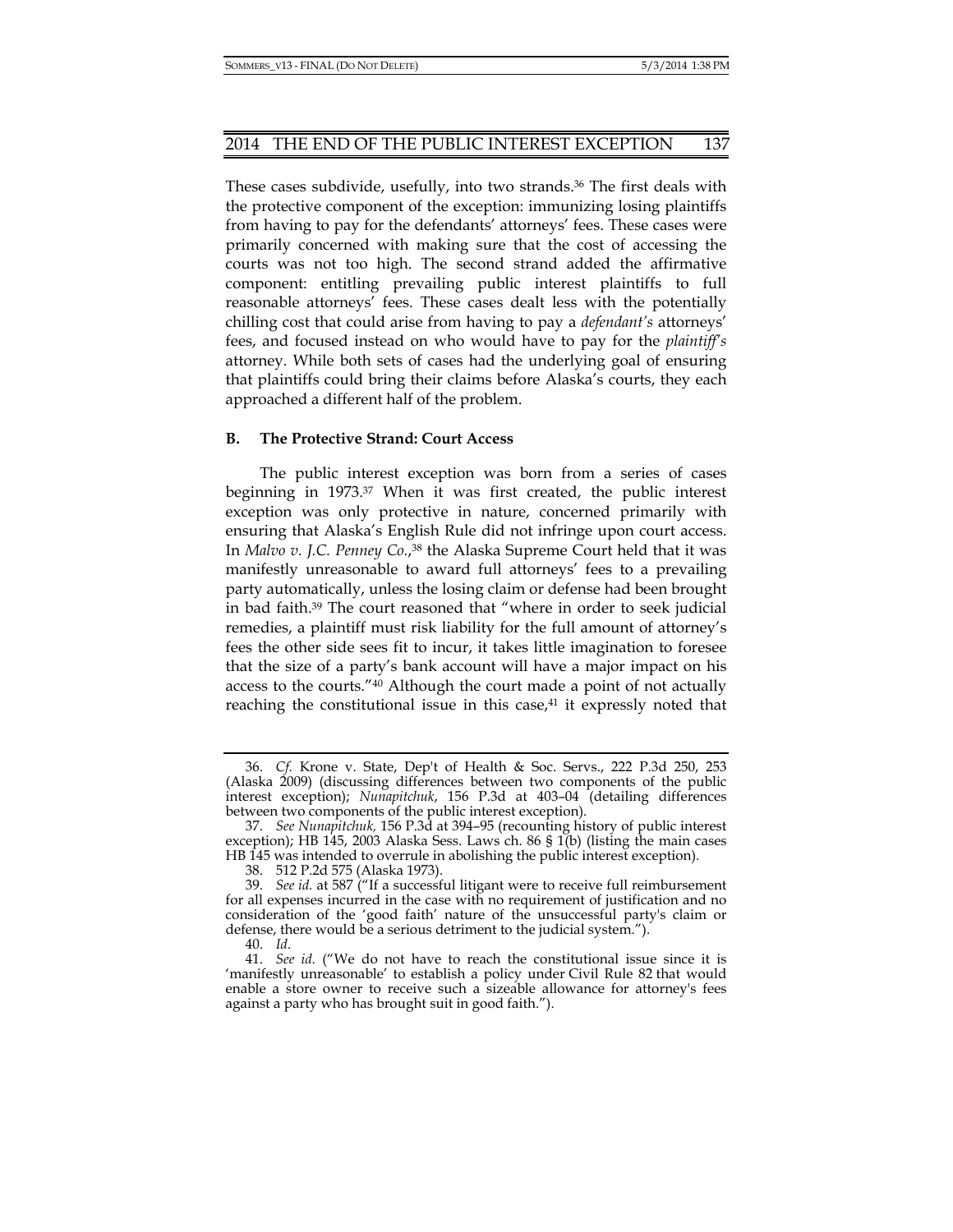such a cost requirement could jeopardize a party's due process rights under the Fourteenth Amendment of the United States Constitution.<sup>42</sup>

A year later, in *Gilbert v. State*, 43 the court extended *Malvo* and formally established the protective component of the public interest exception, holding that it was an abuse of discretion to award *any* attorneys' fees at all "against a losing party who [had] in good faith raised a question of genuine public interest before the courts."44 The plaintiff, Gilbert, sought a declaratory judgment regarding the State's residency requirement for those who wished to hold public office.<sup>45</sup> After Gilbert lost the case, the trial court awarded attorneys' fees against him, and Gilbert appealed.<sup>46</sup> Overturning the fees award, the supreme court built upon *Malvo*'s proposition that Rule 82 was not intended to penalize losing litigants.47 The court noted that it had considered adopting a public interest exception to protect losing litigants twice before, but that the facts presented in each of the earlier cases had weighed against doing so at the time.<sup>48</sup>

The cases referenced by the *Gilbert* court were *Jefferson v. City of Anchorage*49 and *Mobil Oil Corp. v. Local Boundary Commission*. 50 In *Jefferson,* the court remarked that an award of \$2,000 might have been excessive in light of the public interest nature of the suit, but for the fact that the plaintiff's case "so clearly lacked merit" as to nullify any claim that the public interest was being vindicated.51 In *Mobil Oil Corp.*, a group of corporations sought a declaratory judgment regarding the lawfulness of a state agency's decision.<sup>52</sup> After they lost, the plaintiffs appealed the award of attorneys' fees against them and argued that the fear of incurring an adverse fee award would deter citizens from litigating questions of general interest to the community.53 However, as in *Jefferson*, the court refrained from exploring the idea of a public

 <sup>42.</sup> *Id*. *See also Nunapitchuk*, 156 P.3d at 394 ("In *Malvo* . . . [t]he court noted that such a cost requirement could offend due process by limiting access to the court."); Bozarth v. Atl. Richfield Oil Co., 833 P.2d 2, 5 (Alaska 1992) (Matthews, J., dissenting) (explaining the supreme court had previously "recognized the right of access to the courts in the specific context of court awarded attorney's fees" in its *Malvo* opinion).

 <sup>43. 526</sup> P.2d 1131 (Alaska 1974).

 <sup>44.</sup> *Id.* at 1136.

 <sup>45.</sup> *Id*. at 1131–32.

 <sup>46.</sup> *Id*. at 1136.

 <sup>47.</sup> *Id*.

 <sup>48.</sup> *Id*. ("We have previously intimated that denial of attorneys' fees might be appropriate where the public interest is involved.").

 <sup>49. 513</sup> P.2d 1099.

 <sup>50. 518</sup> P.2d 92.

 <sup>51.</sup> *Jefferson*, 513 P.2d at 1102.

 <sup>52.</sup> *Mobil Oil Corp.*, 518 P.2d at 96.

 <sup>53.</sup> *Id.* at 104.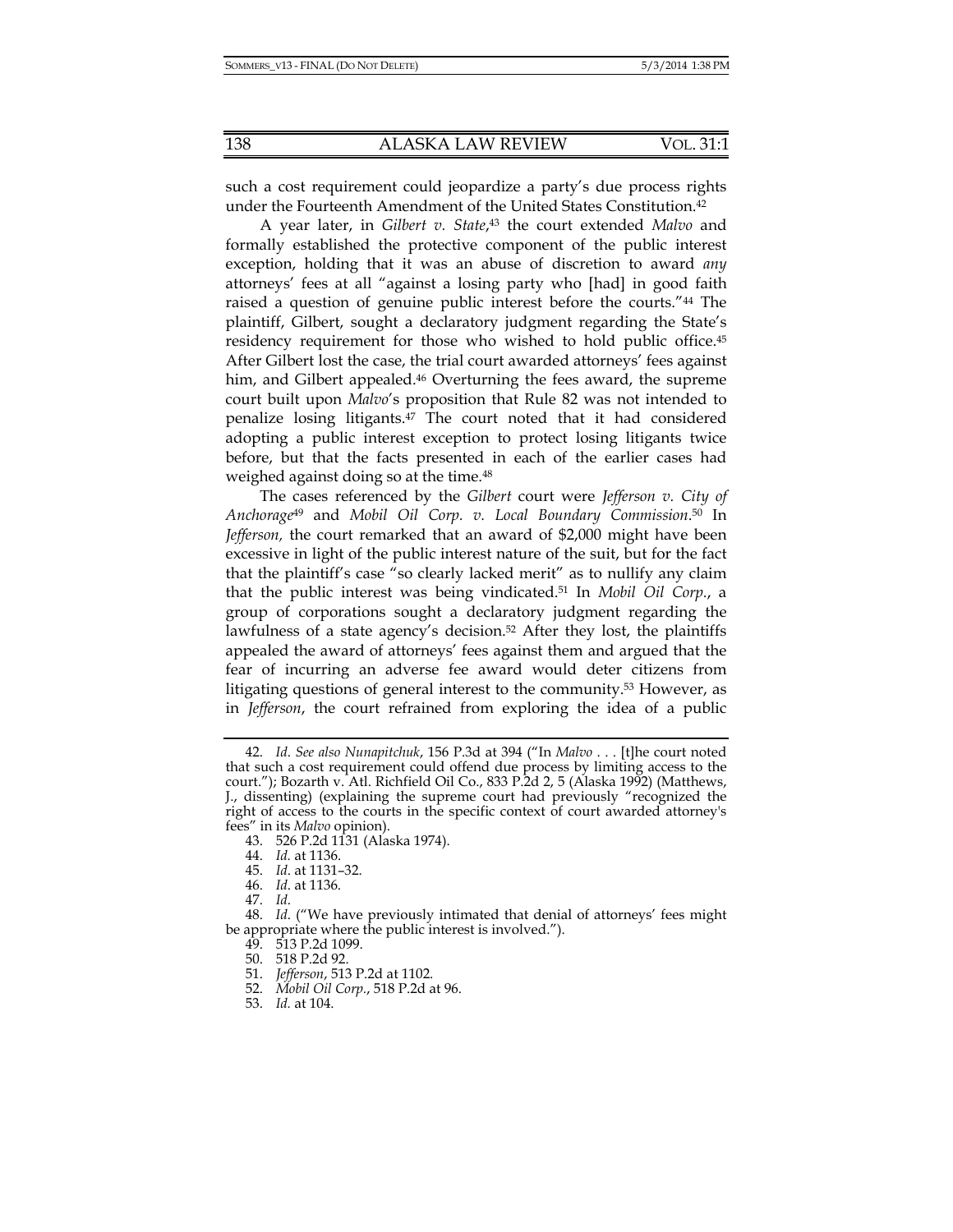interest exception, because the financial stakes in the *Mobil Oil Corp.*  controversy were "large enough to prompt a suit without consideration of the public interest" at all.54

As in these cases, the plaintiffs in *Gilbert* argued "that awarding fees in this type of controversy [would] deter citizens from litigating questions of general public concern for fear of incurring the expense of the other party's attorneys' fees."55 Unlike in the prior cases, however, the court saw no fault with the facts presented in *Gilbert* and held that attorneys' fees should not be awarded against litigants who, in good faith, bring claims of public interest before the court.<sup>56</sup>

The court's hesitance to reach a similar result in *Mobil Oil Corp.* where there were powerful financial incentives to bring the suit regardless of the public interest, emphasizes that the potential for deterrence was the primary rationale underlying these holdings, rather than some policy of affirmatively encouraging suits in the public interest. In *Mobil Oil Corp.*, unlike in *Gilbert*, the court was satisfied that the benefits of litigation for those similarly situated to the plaintiff corporations would sufficiently outweigh the potential costs.57 Similarly, once the supreme court began to unify its public interest exception holdings under a single, multi-factor test,<sup>58</sup> it was quick to include a factor that queried "whether the litigant claiming public interest status would have had sufficient economic incentive to bring the lawsuit even if it involved only narrow issues lacking general importance."59 Had the court simply wanted to promote suits that it deemed beneficial, such a limitation on the exception would have been unnecessary.

#### **C. The Affirmative Strand: Incentives**

The court's 1977 opinion in *Anchorage v. McCabe*60 marked the addition of the public interest exception's affirmative component: automatic full fee shifting to prevailing plaintiffs.<sup>61</sup> Where, previously,

 <sup>54.</sup> *Id.* The sums of money referred to were not monetary damages from the case itself, but rather investments whose value would have been affected by the outcome of the declaratory judgment sought. *Id.* at 96.

 <sup>55.</sup> Gilbert v. State, 526 P.2d 1131, 1136 (Alaska 1974).

 <sup>56.</sup> *Id.*

 <sup>57.</sup> *Mobil Oil Corp.*, 518 P.2d at 104.

 <sup>58.</sup> *See* Anchorage v. McCabe, 568 P.2d 986, 991 (Alaska 1977) (establishing a three-factor test for identifying public interest litigants to whom the exception would apply).

 <sup>59.</sup> Kenai Lumber Corp. v. LeResche, 646 P.2d 215, 223 (Alaska 1982).

 <sup>60. 568</sup> P.2d 986 (Alaska 1977).

 <sup>61.</sup> *Id.* at 993–94 ("[T]he successful public interest plaintiff, acting as a 'private attorney general,' should not be penalized by Rule 82 by failing to receive full compensation for the costs of litigating issues of public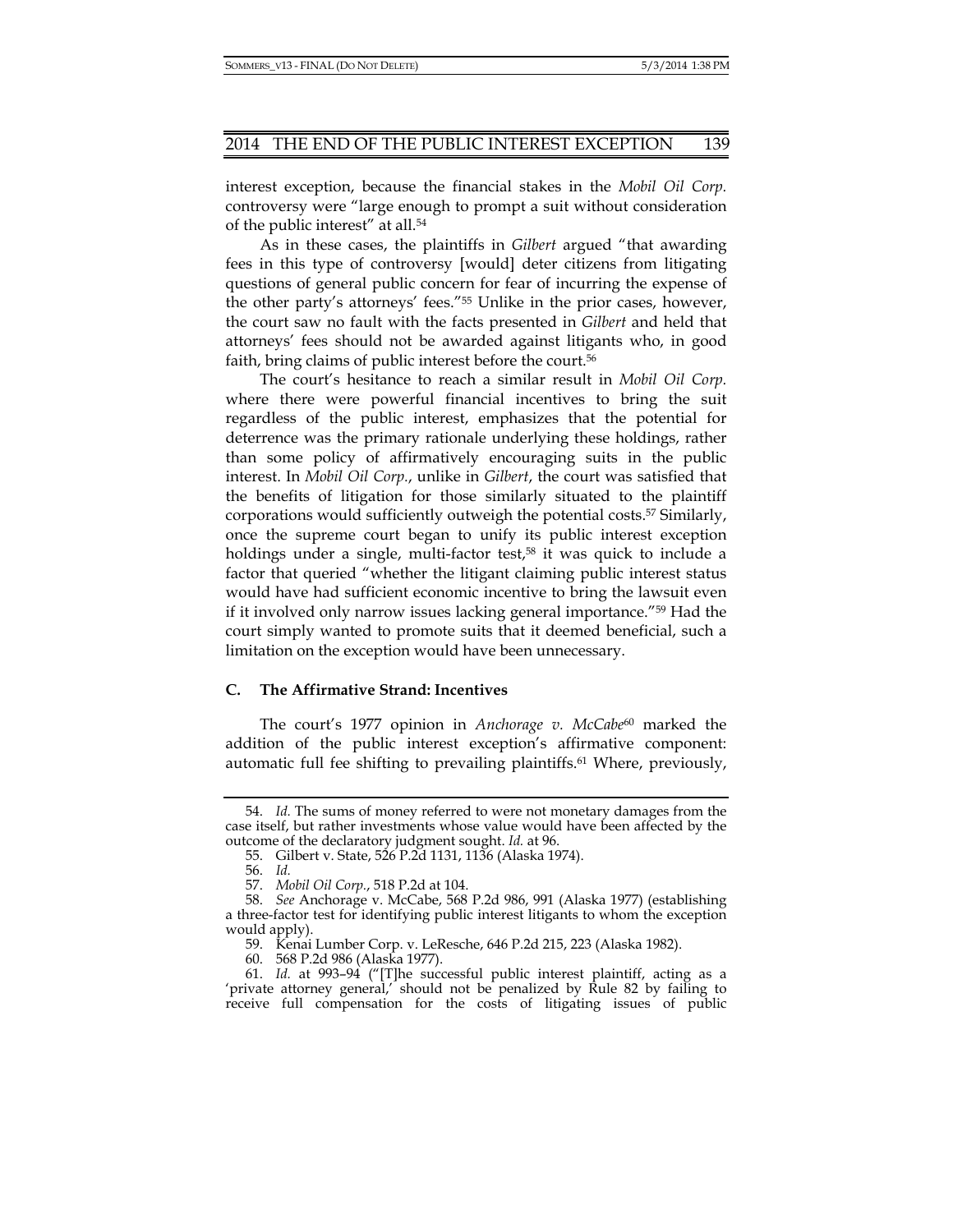prevailing plaintiffs only received partial attorneys' fees as the default, the default after *McCabe* was to award prevailing public interest litigants the *full* amount they had spent on the litigation, provided, of course, that the expense was reasonable.62 Because public interest litigants were already protected from attorneys' fees awards against them, the public interest exception now looked just like the full unilateral fee shifting system used in various federal statutes.<sup>63</sup> The court premised the award of full fees under the public interest exception on the same rationale that supported full unilateral fee shifting in federal civil rights cases:

When a plaintiff brings an action under (Title II), he cannot recover damages. If he obtains an injunction, he does so not for himself alone but also as a 'private attorney general', vindicating a policy that congress considered of the highest priority. If successful plaintiffs were routinely forced to bear their own attorney's fees, few aggrieved parties would be in a position to advance the public interest by invoking the injunctive powers of the federal courts.64

Although the court claimed that this served as the basis for its *Gilbert* decision, no such language appears anywhere in the history of the public interest exception prior to *McCabe*.65 *McCabe* was the case that first adopted this rationale in support of a new, affirmative component to the public interest exception.

The *McCabe* opinion also contained the court's first formalized test for identifying public interest cases.<sup>66</sup> An action by private citizens could be considered "public interest litigation because of the presence of three factors: '(1) the effectuation of strong public policies; (2) the fact that numerous people received benefits from plaintiffs' litigation success; (3)

importance.").

 <sup>62.</sup> *Id.* 

 <sup>63.</sup> In all other Alaska cases, Rule 82 continued to provide that the default was partial, bi-directional fee shifting. *See id.* at 989 ("[C]osts and attorney's fees are normally awarded to the prevailing party.").

 <sup>64.</sup> *Id.* at 990 (citing Newman v. Piggie Park Enters., 390 U.S. 400, 402 (1968)) ("The basis for [the *Piggie Park*] holding was the same policy articulated by this court in *Gilbert* to encourage plaintiffs to raise issues of public interest by removing the awesome financial burden of such a suit.").

 <sup>65.</sup> The only use of the "private attorney general" phrase in a published opinion prior to *McCabe* was in *Lynden Transport, Inc. v. State*, 532 P.2d 700 (Alaska 1975), where plaintiffs contended that the trial court's award of attorneys' fees against them should have been reduced "in consideration that they were acting as private attorney generals [sic] in initiating" the action. *Id*. at 717. Citing *Mobil Oil Corp.*, the supreme court rejected this argument because there was sufficient financial incentive for the *Lynden Transport* plaintiffs to bring the case without any regard for the public interest. *Id.* 

 <sup>66.</sup> *McCabe*, 568 P.2d at 991.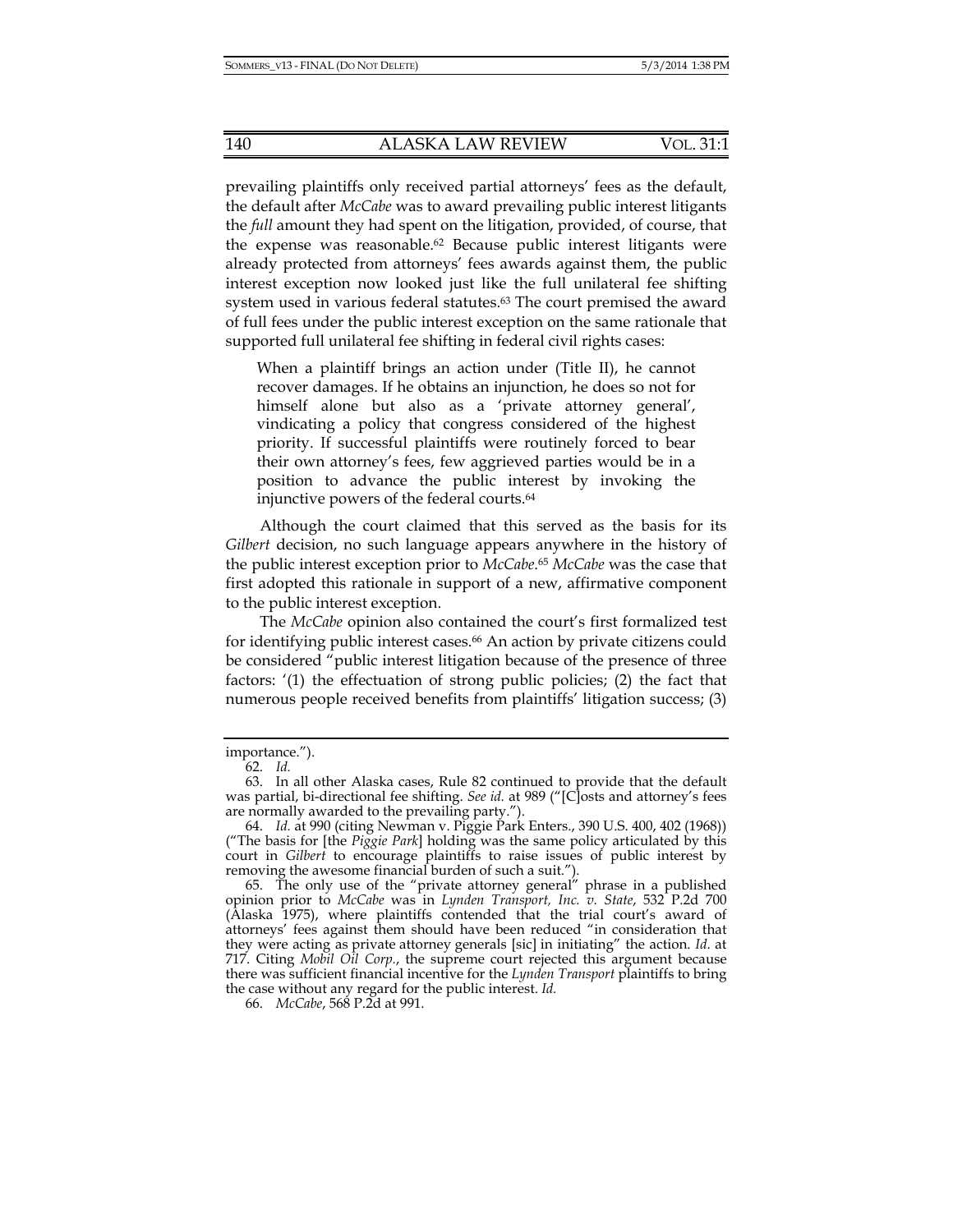the fact that only a private party could have been expected to bring this action.'"67 The court borrowed this test from federal fee shifting case law.68

In *Dansereau v. Ulmer*, 69 the supreme court extended *McCabe*'s fee shifting policy by holding that, absent exceptional circumstances, trial courts could not partition fee awards to public interest litigants that were considered prevailing parties under Alaska law. Generally, as long as the litigant prevailed on at least one of the issues they raised, they were entitled to their full fees.70 The court decided that the test to determine a prevailing party under Rule 82 was sufficiently comprehensive. This finalized the modern form of the public interest exception's affirmative component.

As noted before, *McCabe*'s holding that public interest plaintiffs were entitled to full attorneys' fees made the public interest exception comparable to the unilateral fee shifting statutes that American Rule jurisdictions sometimes used.<sup>71</sup> Plaintiffs in all jurisdictions typically pay their attorneys through a contingency fee agreement: if they lose, they pay the attorney nothing, and if they win, the attorney gets a percentage of the damages awarded. Most unilateral fee shifting statutes operate in contexts where contingency fees are inappropriate because the lawsuits are for little or no economic damages.72 For example, if not for the Civil Rights Attorney's Fee Awards Act of 1976,73 a civil rights plaintiff seeking an injunction would have to pay her legal fees up front and outof-pocket to vindicate her legal rights—there are no monetary damages

 <sup>67.</sup> *Id.* (quoting La Raza Unida v. Volpe, 57 F.R.D. 94, 101 (N.D. Cal. 1972), *aff'd*, 488 F.2d 599 (9th Cir. 1973), *cert. denied*, 417 U.S. 968 (1974)).

 <sup>68.</sup> *See La Raza Unida*, 57 F.R.D. at 101 (applying the same test to determine applicability of the now defunct common law private attorney general doctrine).

 <sup>69. 955</sup> P.2d 916 (Alaska 1998).

 <sup>70.</sup> *Id.* at 920.

 <sup>71.</sup> *See generally* HENRY COHEN, CONG. RESEARCH SERV., 94-970, AWARDS OF ATTORNEYS' FEES BY FEDERAL COURTS AND FEDERAL AGENCIES (2008), *available at*  http://www.fas.org/sgp/crs/misc/94-970.pdf (listing and describing all federal fee shifting statutes and doctrines).

 <sup>72.</sup> See *id*. for examples of federal fee shifting statutes and doctrines. *See also*  Newman v. Piggie Park Enters., Inc., 390 U.S. 400, 402 (1968) ("If successful plaintiffs were routinely forced to bear their own attorneys' fees, few aggrieved parties would be in a position to advance the public interest by invoking the injunctive powers of the federal courts. Congress therefore enacted the provision for counsel fees . . . to encourage individuals injured by racial discrimination to seek judicial relief . . . ."); *La Raza Unida*, 57 F.R.D. at 98 (holding that the plaintiff should have been awarded attorneys' fees under the federal private attorney general doctrine where, in addition to other necessary factors, "the necessity and financial burden of private enforcement are such as to make the award essential").

 <sup>73. 42</sup> U.S.C. § 1988 (2012).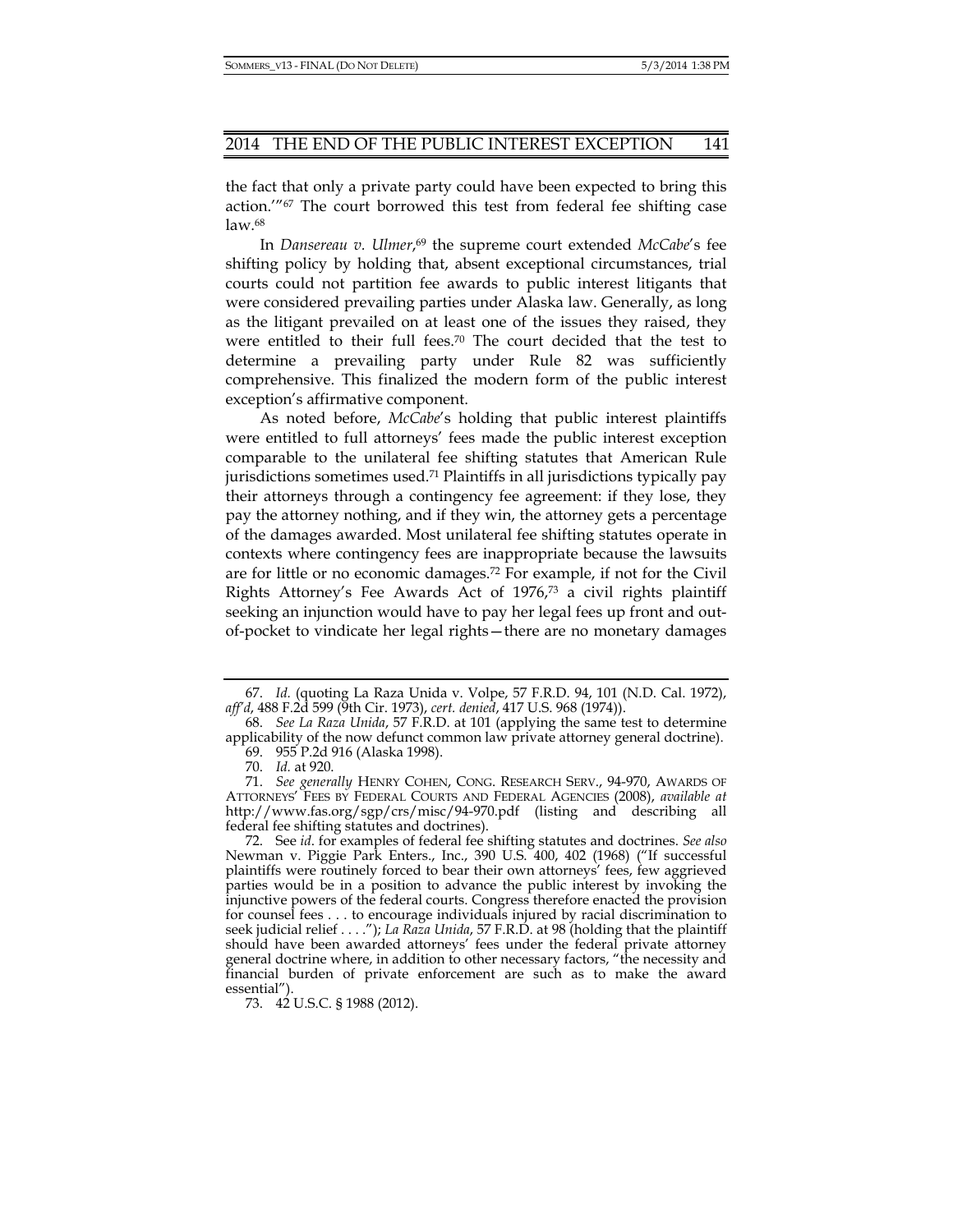to split with the attorney in such a case. While there is no constitutional guarantee to counsel in civil litigation, it may make sense, as a policy matter, to ensure that these cases can be effectively brought before the courts.

This was the motivation for *McCabe's* unilateral fee shifting rule as well; the *McCabe* court sought to ensure that important lawsuits could be reasonably brought before the courts, regardless of the size of a plaintiff's bank account.74 One of the requirements of the public interest exception was always that the incentives for the suit needed to be primarily non-economic.75

When full unilateral fee shifting applies to a case for non-monetary damages, the plaintiff is put in much the same position as a normal plaintiff under the American Rule, bearing no liability for a loss and paying her attorney out of proceeds from the case, should she prevail. The victim of such a policy decision is the defendant, upon whom the burden of these fees will fall. This seems unfair to the extent that the defendant's legal position was reasonably justified in a particular case. At the same time, without some transfer of attorneys' fees, plaintiffs could end up footing significant costs to enforce their rights when seeking non-economic relief.76 To the extent that a defendant's legal position was *not* reasonably justified, this would be incredibly unfair to plaintiffs. The real problem is that litigation is very expensive, creating an inevitable tension between guaranteeing court-access for plaintiffs, which may require that someone else pay their costs, and fairness to defendants, who may be left bearing an undeserved burden if all the costs fall to them. When either side's claim is clearly unreasonable, the solution is easy: make that party pay. But where real uncertainty exists in the applicable law, this conflict may become irreconcilable.

This conflict is what ultimately distinguished the affirmative component of the public interest exception from the protective component. Affirmative fee shifting creates a positive right of access to

 <sup>74.</sup> Anchorage v. McCabe, 568 P.2d 986, 990 (Alaska 1977) ("When a plaintiff brings an action under [the federal statute], he cannot recover damages. If he obtains an injunction, he does so not for himself alone but also as a 'private attorney general'" (quoting *Piggie Park Enters.*, 390 U.S. at 402)). *See also* COHEN, *supra* note 71, at 5–6 (explaining the rise and fall of the common law private attorney general doctrine in federal courts).

 <sup>75.</sup> *E.g.*, State v. Native Vill. of Nunapitchuk, 156 P.3d 389, 394 (Alaska 2007) (describing the "sufficient economic incentive" inquiry in determining whether an action is public interest litigation). *Cf.* Mobil Oil Corp. v. Local Boundary Comm'n, 518 P.2d 92 (Alaska 1974) (refusing to create public interest exception because sufficient alternative economic incentives existed to bring the case at bar).

 <sup>76.</sup> *See generally* COHEN, *supra* note 71 (comprehensively describing federal fee shifting statutes).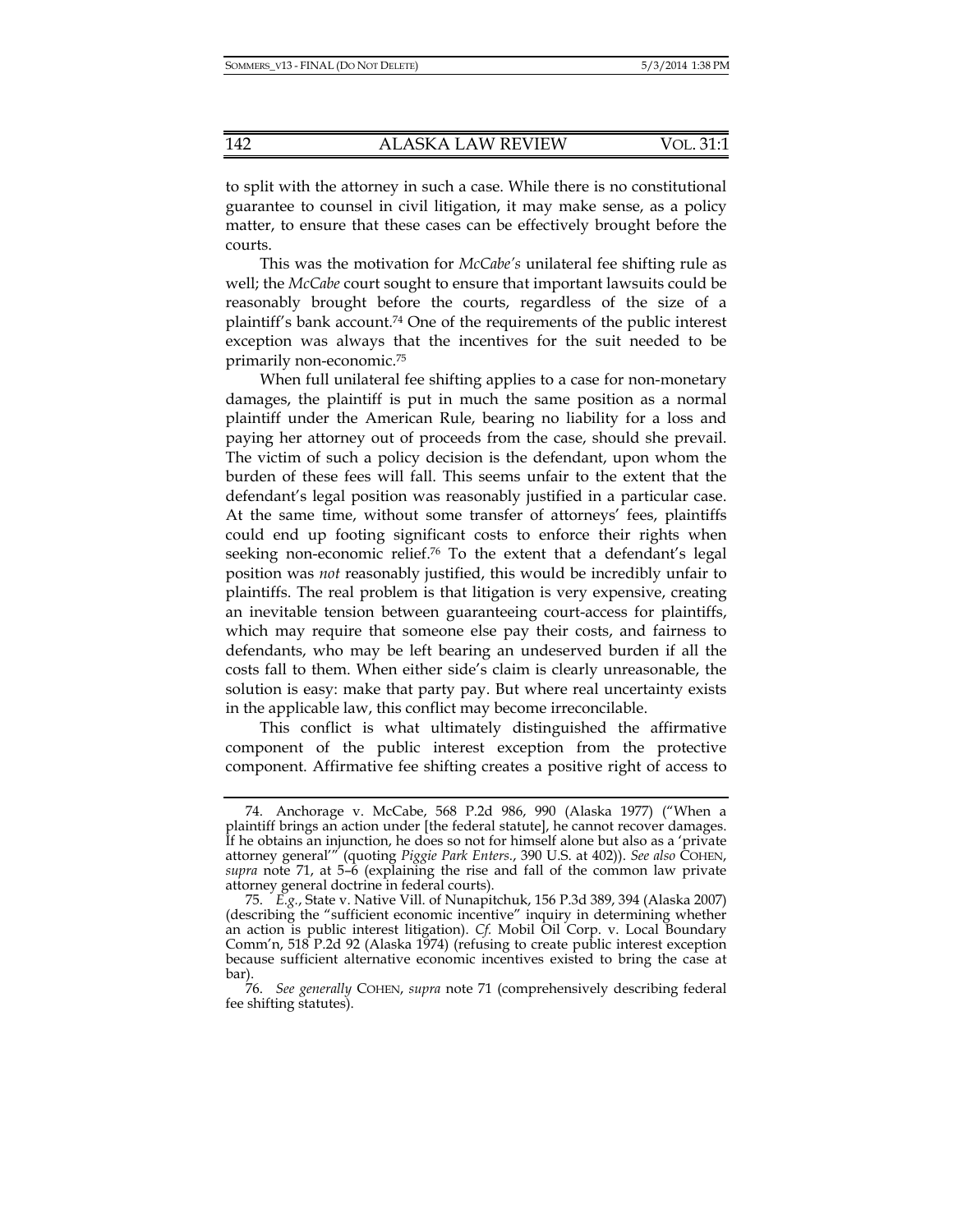the courts, not merely a negative right.<sup>77</sup> A negative right implies that the government cannot do something to you—impose a cost, take something away, etc.—while a positive right requires the government to *give* you something, to allocate a resource in a certain way.78 When a resource is limited, conferral of a positive right becomes a policy decision to favor one possible allocation over others.79 By way of comparison, consider the constitutional right of free speech: while the government cannot interfere with the use of a printing press, it has no obligation to provide an individual with a press in the first place, indicating there is a negative, but not a positive, right.

When the affirmative component of the public interest exception required others to pay for a prevailing plaintiff's right of access to the courts, it created a positive right to the courts, comparable to a criminal defendant's right to counsel.80 This is what Alaska's general fee shifting rule does to a lesser extent, and without favoring either plaintiffs or defendants. In either case, though, someone has to pay for the right. This sharply contrasts with the negative right guarded by the protective component of the public interest exception: that the government shall not *deny* a citizen's access to the courts.81

*McCabe*'s holding that prevailing public interest litigants should be entitled to full attorneys' fees created a positive right where one had not previously existed.82 Unlike the protective component of the public interest exception, this was fundamentally a policy decision, allocating the costs of litigation in a certain way and imposing a burden on some parties in order to ensure a right for others.83

 <sup>77.</sup> *See* CHARLES FRIED, RIGHT AND WRONG 110 (1978) (discussing the differences between positive and negative rights).

 <sup>78.</sup> *Id.* 

 <sup>79.</sup> *Cf. id.* ("Positive rights are inevitably asserted to scarce goods, and consequently scarcity implies a limit to the claim.").

 <sup>80.</sup> *See id.* (referring to the "attentions of a lawyer" as a positive right). For background on the positive right to counsel in criminal cases, see also Gideon v. Wainright, 372 U.S. 335, 342–45 (1963) (requiring states to *provide* counsel to criminal defendants who are unable to afford their own).

 <sup>81.</sup> For more information on the court access rights conferred by the federal and Alaska constitutions, see Boddie v. Connecticut, 401 U.S. 371, 380–81 (1971) (finding a right of access to civil courts under the Due Process Clause of the Fourteenth Amendment to the United States Constitution); Bush v. Reid, 516 P.2d 1215, 1219 (Alaska 1973) (finding a right of access to the civil courts under ALASKA CONST. Art. I § 7).

 <sup>82.</sup> *Cf.* Anchorage v. McCabe, 568 P.2d 986, 995 (Alaska 1977) (Boochever, C.J., dissenting) (arguing that the court's proper role in this context was to prevent the courts from becoming inaccessible, not to encourage particular forms of litigation).

 <sup>83.</sup> *See id.* at 991 (declaring the first factor in the public interest exception test to be "the effectuation of strong public policies" (quoting La Raza Unida v.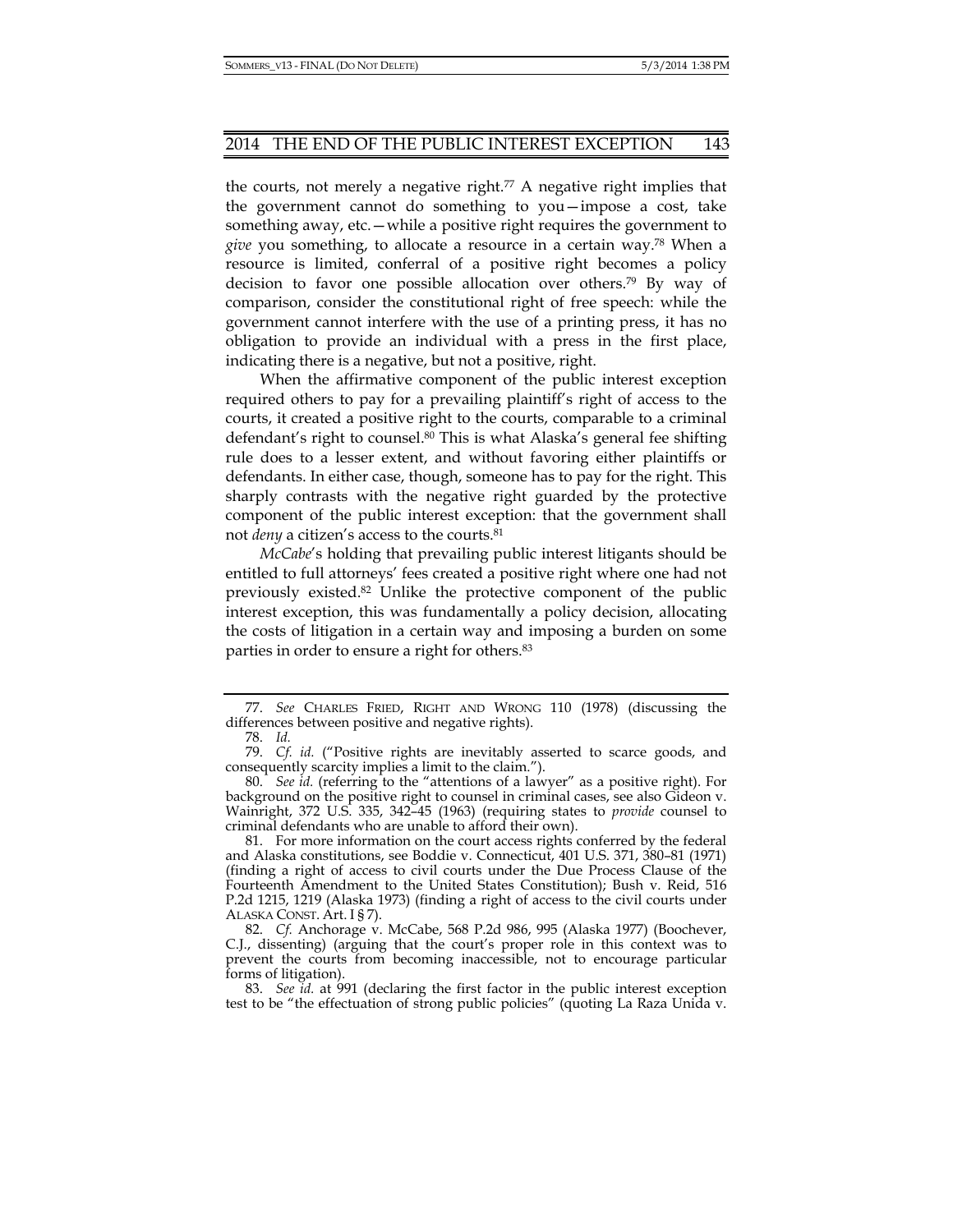# **II. HB 145 AND** *STATE V. NATIVE VILLAGE OF NUNAPITCHUK*

After mounting pressure from unhappy defendants, the legislature finally abolished the public interest exception in 2003 with an act referred to in Alaska as HB 145.84 The stated intent of the act was "to expressly overrule the decisions of the Alaska Supreme Court in *Dansereau v. Ulmer*; . . . *Anchorage v. McCabe*; *Gilbert v. State*, and their progeny, insofar as they relate to the award of attorney fees and costs to or against public interest litigants in future civil actions and appeals."85 The main implementing provision of the act stated as follows:

(b) Except as otherwise provided by statute, a court in this state may not discriminate in the award of attorney fees and costs to or against a party in a civil action or appeal based on the nature of the policy or interest advocated by the party, the number of persons affected by the outcome of the case, whether a governmental entity could be expected to bring or participate in the case, the extent of the party's economic incentive to bring

Volpe, 57 F.R.D. 94, 101 (N.D. Cal. 1972)); *cf.* Alyeska Pipeline Serv. Co. v. Wilderness Soc'y, 421 U.S. 240, 268–69 (1975) (striking down the common law private attorney general doctrine defined in *La Raza Unida*—which extended the doctrine to statutes that had no explicit fee shifting provision—and holding that the implementation of such measures is a policy matter that Congress has reserved for itself).

 <sup>84.</sup> HB 145, 2003 Alaska Sess. Laws ch. 86 (codified as amended at ALASKA STAT. §§ 09.60.10, 09.68.040 (2014)). Although much of the debate over HB 145 centered on the costs of litigation against the state over natural resources issues, the underlying facts were highly disputed. *See, e.g*, *HB 145–Atty Fees: Public Interest Litigants*, ALASKA H. JUDICIARY STANDING COMM. MINUTES, 23rd Leg. (May 7, 2003), *available at* http://www.legis.state.ak.us/pdf/23/M/HJUD2003-05- 071340.PDF. For one, a research report authored by the Legislative Legal and Research Services found that, of the nineteen natural resources cases that had used the public interest exception in the ten years between 1993 and 2003, the plaintiffs had prevailed in seventeen and not one of the cases was found to be frivolous. *Id.* at 65 (statement of Rep. Les Gara).

 <sup>85.</sup> HB 145 § 1(b) (emphasis added) (internal citations omitted). HB 145 also mentioned two other cases by name: *Southeastern Alaska Conservation Council, Inc. v. State*, 665 P.2d 544 (Alaska 1983), and *Thomas v. Bailey*, 611 P.2d 536 (Alaska 1980). *Bailey* confirmed that *McCabe*'s three-factor test for public interest litigation applied at the appellate level as well as in trial courts. 611 P.2d at 539. Bailey also offered some insight into factors a court might consider when calculating reasonable attorneys' fees to award, and resolved that fees were to be based on the actual work done by the attorneys, charged at a reasonable rate, and not based on a speculative valuation of the public benefit created by the litigation. *Id.* at 540–43. *Southeast Alaska Conservation Council, Inc.* rejected the existence of any distinction between public and private defendants for purposes of the public interest exception. 665 P.2d at 553.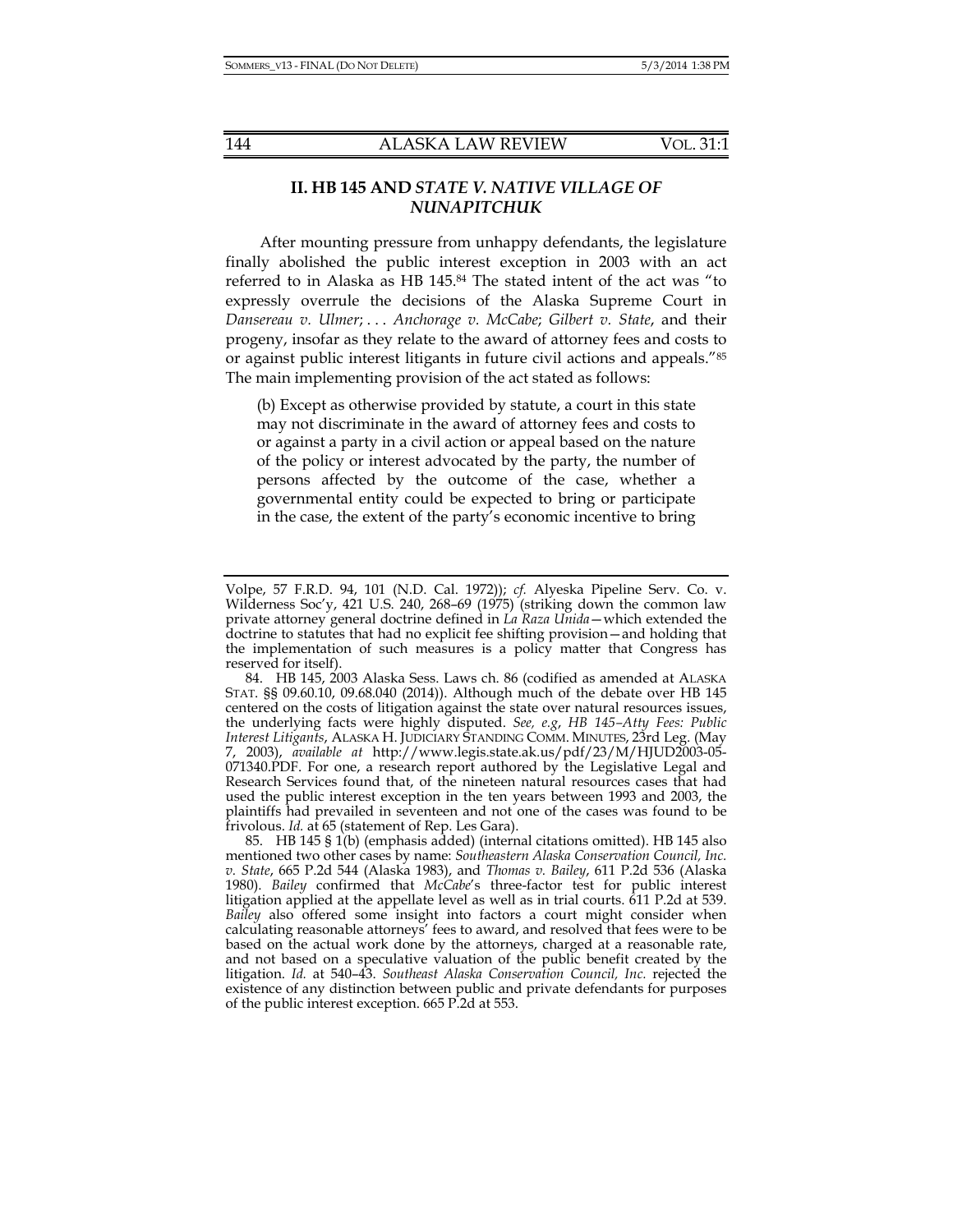the case, or any combination of these factors.<sup>86</sup>

The act also prohibited decisions regarding interlocutory relief from bonds and other security measures from being based on any of these factors.87 The Act distinguished constitutional claims and codified an exception for them that largely mirrors the former public interest exception, though narrower in scope.

#### **A.** *State v. Native Village of Nunapitchuk*

After its passage, HB 145 was challenged by a number of plaintiffs concerned that it would limit their ability to ensure proper application of the laws.88 In *State v. Native Village of Nunapitchuk*, 89 the village and other plaintiff groups sought a declaratory judgment that HB 145 was invalid for both procedural and constitutional reasons.90 First, the plaintiffs argued that if the act changed a procedural rule promulgated by the supreme court under article IV, section 15 of the Alaska Constitution, then it would have needed a two-thirds supermajority in both houses to be amended by the legislature.<sup>91</sup> Second, the plaintiffs argued that HB 145 unconstitutionally infringed upon the plaintiffs' access to courts.92

The *Nunapitchuk* court upheld HB 145,93 but did so with the sizeable caveat that "litigants advancing public interest claims may still, on a case-by-case basis, be shielded from awards of attorney's fees under Rule  $82(b)(3)(1)$  for much the same reason that [the court] accepted when [it] first adopted the exception in its original protective form: awarding fees in public interest cases may 'deter citizens from litigating questions of general public concern.'"94 Comparing the public interest exception to "fee shifting provisions intertwined with substantive statutes that call for attorney's fee awards in particular cases," the court found that the public interest exception was substantive in nature and could therefore be overruled by the legislature, just like a statute.95 At the same time, to save it from being unconstitutional, the court read the Act narrowly to prevent it from infringing on citizens'

91. *Id.* at 393; ALASKA CONST. art. IV § 15.

 <sup>86.</sup> HB 145 § 2(b).

 <sup>87.</sup> *Id.* § 3(c) at 2.

 <sup>88.</sup> *Nunapitchuk*, 156 P.3d at 393.

 <sup>89. 156</sup> P.3d 389, 394 (Alaska 2007).

 <sup>90.</sup> *Id.*

 <sup>92.</sup> *Nunapitchuk*, 156 P.3d at 393.

 <sup>93.</sup> *Id.* at 404.

 <sup>94.</sup> *Id.* at 406 (quoting Gilbert v. State, 526 P.2d 1131, 1136 (Alaska 1974)).

<sup>95</sup>*. Id.* at 403–04.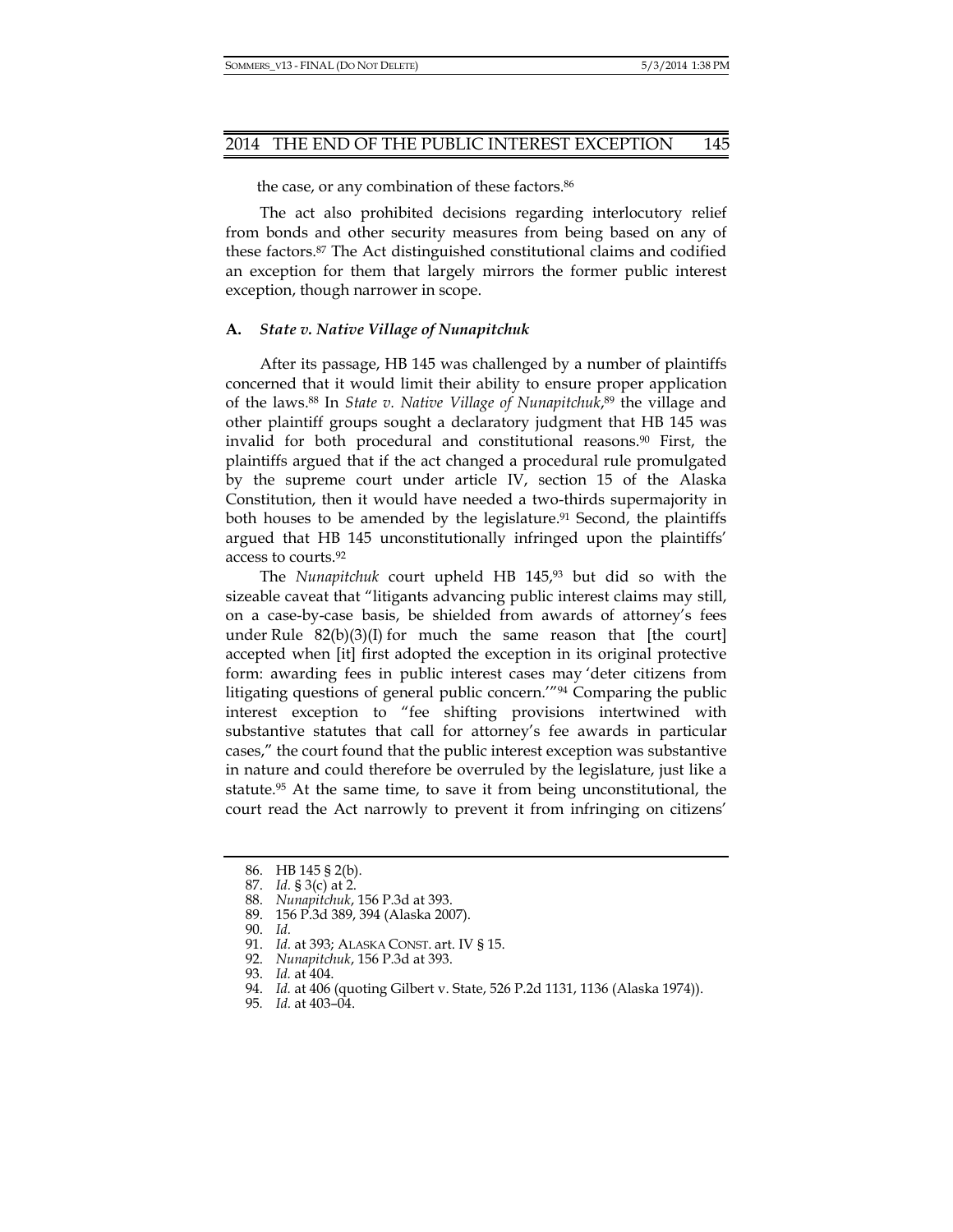right of access to the courts.96

The result of the opinion is that the public interest exception is dead, but Rule 82(b)(3)(I) may be used to reduce attorneys' fee awards in its place when the fees would "be so onerous to the non-prevailing party that it would deter similarly situated litigants from the voluntary use of the courts."97 Courts may consider any of the factors used by the public interest exception in making this determination,<sup>98</sup> but because trial courts are no longer limited by the clear structure of the exception, courts may also consider other factors they deem relevant,<sup>99</sup> and are free to reduce an award by whatever extent they determine will cure its potential deterrent effect.100 This creates considerable uncertainty for plaintiffs, because both their eligibility for a fee reduction and the amount of that reduction are now very unclear. A closer study of the *Nunapitchuk* opinion, in light of the cases that preceded it, helps to clarify the current doctrine to some extent, but further developments in the law are needed to help Alaska find a truly optimal balance between the constitutional rights of plaintiffs and the affirmative fee shifting policy enshrined in Rule 82.

#### **B. The** *Nunapitchuk* **Court's Analysis**

In *Nunapitchuk*, the court first had to decide whether HB 145 had modified a rule governing practice and procedure in the Alaska court system. If so, the Alaska Constitution would have required that the Act be passed with a two-thirds supermajority in both houses.101 The first step in this inquiry was to take a closer look at Rule 82 itself. Although the court struggled to clearly delineate the substance-procedure dichotomy, the court relied heavily on the test described in *Nolan v. Sea Airmotive, Inc.*<sup>102</sup> in its determination regarding Rule 82.103 *Nolan*

 <sup>96.</sup> *Id.* at 404–06. The court determined that construing the act so as to not substantially affect Rule 82 was "supported by the rule of construction that statutes should be construed, if possible, to avoid the risk of unconstitutionality." *Id.* at 405.

 <sup>97.</sup> ALASKA R. CIV. P. 82(b)(3)(I).

 <sup>98.</sup> *See Nunaptichuk*, 156 P.3d at 406 ("Litigants advancing public interest claims may still, on a case-by-case basis, be shielded from awards of attorneys' fees under Rule 82(b)(3)(I).").

 <sup>99.</sup> *See id.* (allowing courts to consider "all relevant factors").

 <sup>100.</sup> ALASKA R. CIV. P. 82(b)(3).

 <sup>101.</sup> *See* ALASKA CONST. art. IV § 15 (granting authority to supreme court to promulgate rules of practice and procedure, and specifying that these rules may only be changed by the legislature with a "two-thirds vote of the members elected to each house"); *Nunapitchuk*, 156 P.3d at 393 (summarizing arguments of plaintiffs).

 <sup>102. 627</sup> P.2d 1035 (Alaska 1981).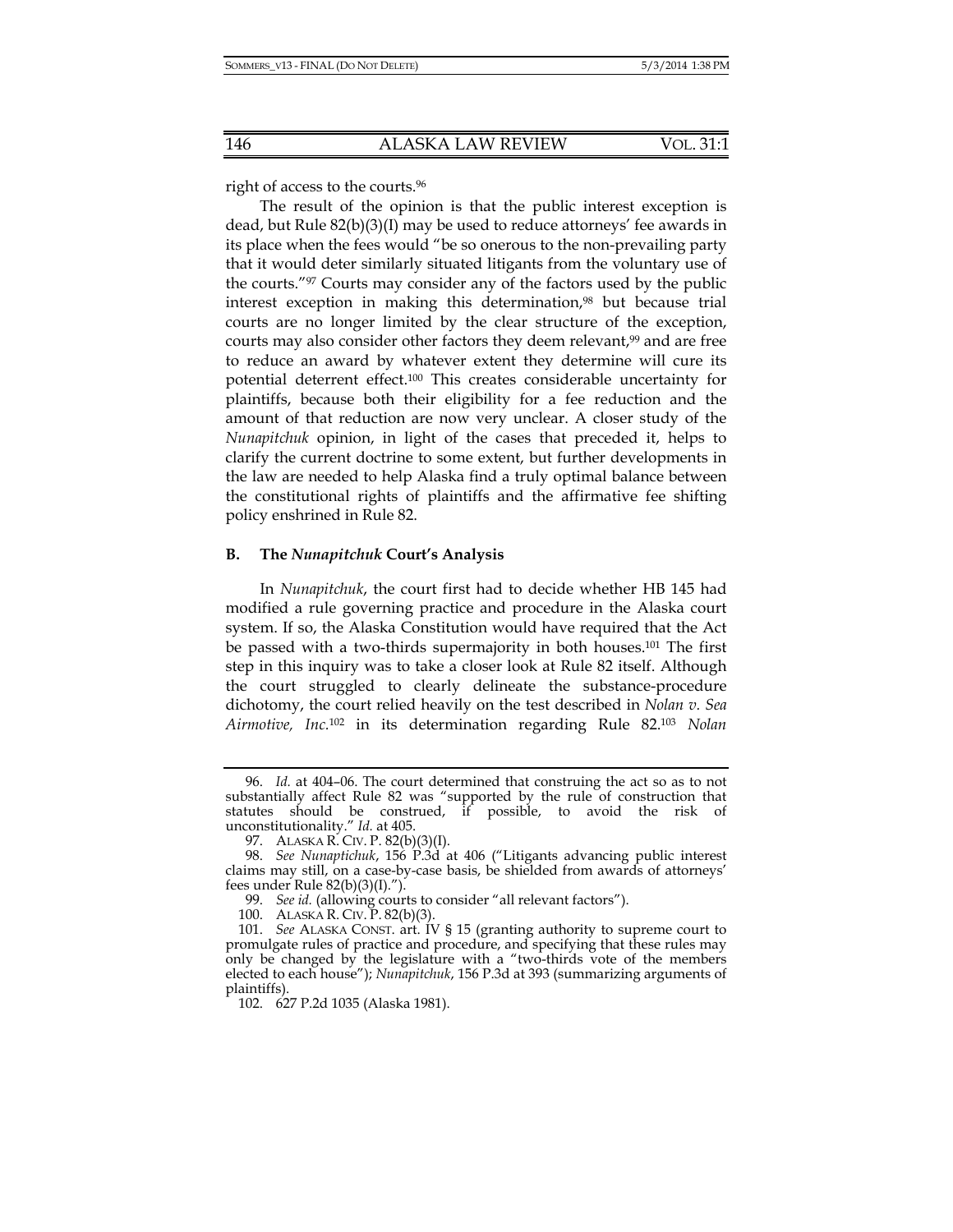emphasized that an important part of the inquiry into whether a rule is substantive or procedural should be "an examination of whether the rule or statute under scrutiny is more closely related to the concerns that led to the establishment of judicial rule making power, or to matters of public policy properly within the sphere of elected representatives*.*"104 Examining the history and purposes of Rule 82, the *Nunapitchuk* court determined that it was indeed a procedural rule.105

The court also had to determine whether the public interest exception itself was a substantive or procedural doctrine. The court began its analysis of the public interest exception by comparing it with Rule 82, which it described as a policy neutral, two-way fee shifting regime, designed to partially recompense prevailing parties for their legal fees.106 The court contrasted this system with the many state and federal substantive statutes that incorporate one-way fee shifting provisions as a means of furthering their public policy goals.107 Like these statutes, and unlike Rule 82, the public interest exception only shifted fees to prevailing plaintiffs, and awarded those plaintiffs actual, reasonable attorneys' fees.108 Describing the public interest exception as "intended to encourage litigation that [would] further public policies," the court found the exception fit within *Nolan*'s characterization of a substantive rule, "closely related to . . . matters of public policy properly within the sphere of elected representatives."<sup>109</sup> Accordingly, the court held that the legislature had the authority to overrule it with a statute.<sup>110</sup>

Second, the court resolved the plaintiffs' constitutional claim by finding that, properly construed, HB 145 was not facially invalid because it did not preclude courts from exercising their discretion to prevent awards that could unconstitutionally deter similarly situated future plaintiffs.111 Noting that courts should strive to construe statutes

108. *Id.* 

110. *Id.*

 <sup>103.</sup> *Nunapitchuk*, 156 P.3d at 396.

 <sup>104.</sup> *Nolan*, 627 P.2d at 1042–43.

 <sup>105.</sup> *Nunapitchuk*, 156 P.3d at 395–402. Because the rule was procedural, the court also had to determine whether HB 145 modified it. As discussed *infra*, the court ultimately construed the statute so that it did not modify Rule 82, in order to avoid the constitutional issues that would have arisen; this avoided the potential procedural problem here as well.

 <sup>106.</sup> *Id.* at 403. The court went as far as to note that "[t]he two-way and policy-neutral features of Rule 82 contribute in an important way to the rule's procedural character." *Id.* 

 <sup>107.</sup> *Id.*

 <sup>109.</sup> *Id.* at 403–04 (quoting *Nolan*, 627 P.2d at 1042–43) (alterations in *Nunapitchuk*).

 <sup>111.</sup> *See id.* at 405–06 ("As so construed, it is not possible to conclude that [HB 145] is facially invalid on denial of access to the courts grounds.").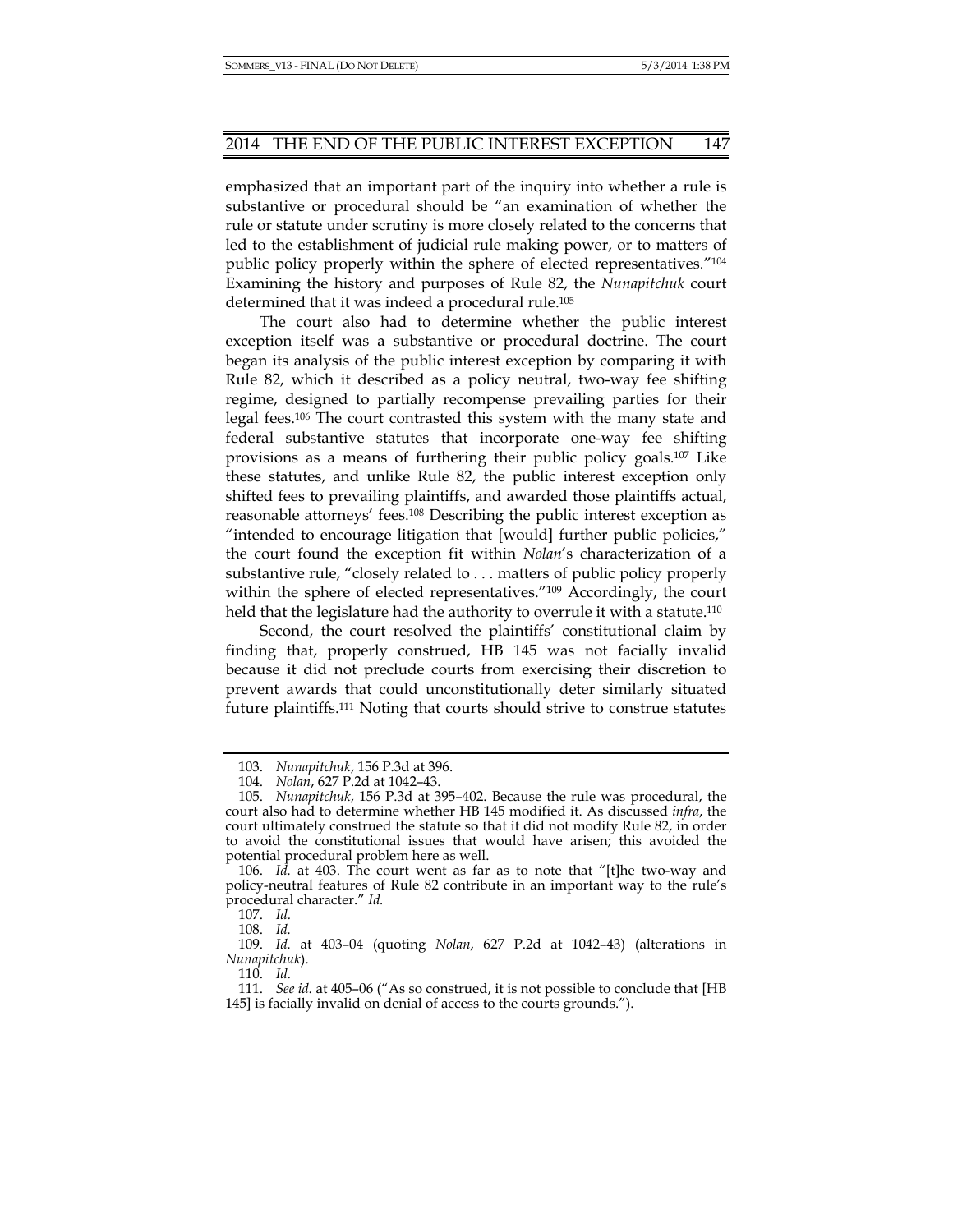to avoid the risk of unconstitutionality, the court determined that Rule 82 itself was not in any way modified by HB 145, except to bar consideration of the public policy nature of the litigation when varying awards under subsection  $(b)(3)(K)$  – an additional provision that allows courts to adjust fee awards "upon consideration" of "other equitable factors deemed relevant."112 The court held that HB 145 did not modify subsection  $(b)(3)(I)$  at all, which allows courts to vary a fee award based on "the extent to which a given fee award may be so onerous to the nonprevailing party that it would deter similarly situated litigants from the voluntary use of the courts."113 Furthermore, *Nunapitchuk* held that trial courts applying Rule 82(b)(3)(I) are able to consider the nature of the claim, the absence of economic incentives to bring the claim, and any other relevant factors that bear on the deterrence inquiry.114 Emphasizing that HB 145 was to have *no* effect on Rule 82(b)(3)(I), 115 the court held that:

[A]lthough HB 145 abrogates, in part, the public interest litigant exception, litigants advancing public interest claims may still, on a case-by-case basis, be shielded from awards of attorney's fees under Rule 82(b)(3)(I) for much the same reason that we accepted when we first adopted the exception in its original protective form: awarding fees in public interest cases may "deter citizens from litigating questions of general public concern."116

Although the court struck down the public interest exception in its entirety, the way in which it did so showed the real difference that the court saw between the exception's protective and affirmative functions. Because the court had refrained from reaching the constitutional court access issues in its prior cases,117 there was no clear line where the

115. *See id.* at 406 n.84.

116. *Id.* at 406.

<sup>112</sup>*. Id.* at 405; ALASKA R. CIV. P. 82(b)(3).

 <sup>113.</sup> ALASKA R. CIV. P. 82(b)(3)(I). *See also Nunapitchuk*, 156 P.3d at 406  $('']$ S |ubsection (b)(3)(I) is directly relevant to the issue of the right of access to the courts.... [HB 145]... makes no change to subsection  $(b)(3)(I).$ ").

 <sup>114.</sup> *Nunapitchuk*, 156 P.3d at 406 ("Trial courts remain free to reduce awards that would otherwise be so onerous to the losing party as to deter similarly situated litigants—including litigants that would have previously been identified as public interest litigants—from accessing the courts. In determining whether an award would deter similarly situated litigants from accessing the courts, trial courts may continue to consider all relevant factors, including the nature of the claim advanced and the economic incentives for similarly situated litigants to bring similar claims.").

 <sup>117.</sup> *See* Malvo v. J.C. Penney Co., Inc., 512 P.2d 575, 587 (Alaska 1973) ("We do not have to reach the constitutional issue since it is 'manifestly unreasonable' to establish a policy under Civil Rule 82 that would enable a store owner to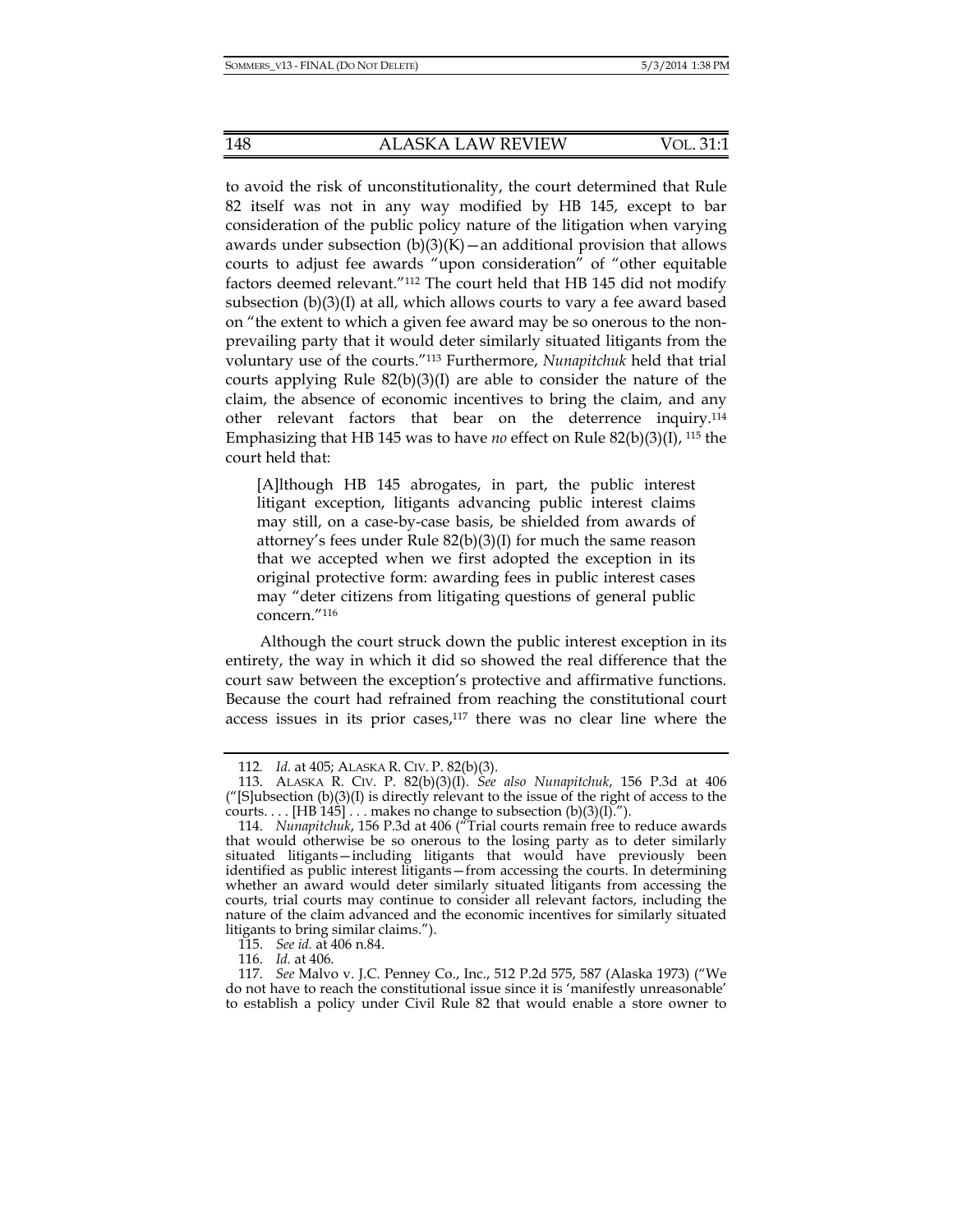constitutionally-required protection of the negative right ended and the affirmative encouragement of litigation began. Both parts of the exception had to be considered substantive in nature.118 However, the court's treatment of the constitutional challenge demonstrates the true magnitude of the distinction it saw between the exception's protective and affirmative functions. Despite HB 145's express prohibition against trial courts varying fees based on the nature of the plaintiff's claim, the number of people that would be affected, whether a governmental entity could be expected to bring or participate in the case, or the extent of the party's economic incentives to bring the case,119 the *Nunapitchuk* court specifically allowed courts to continue using these factors to prevent litigants from becoming deterred. The *Nunapitchuk* court's holding reveals its belief that some amount of protection is *necessary* to prevent the English Rule from infringing upon the right of access to courts.

Just like the affirmative component of the former public interest exception, Alaska's English Rule creates a positive right to court access by entitling a litigant to recover some of her attorneys' fees if she wins.120 The right is different from the public interest exception in that it is available to *all* prevailing litigants and only provides for *partial* compensation,121 but it too creates a cost that must be paid by someone other than the litigant. The purpose of the protective component of the public interest exception was to limit that obligation in order to prevent it from encroaching on other litigants' negative rights by inappropriately deterring them from access to the courts. For the court to uphold HB 145, it was imperative it be able to protect this negative right in some other way.

#### **III. THE STATE OF THE LAW**

Except as to constitutional claims, $122$  the public interest exception is dead. Although some remnants of the protective component live on in Rule  $82(b)(3)(I)$ , the formalized, predictable test of the former exception is gone. Although *Nunapitchuk* reaffirms that trial courts should shield litigants from attorneys' fees awards when necessary to prevent

receive such a sizeable allowance for attorney's fees against a party who has brought suit in good faith.").

 <sup>118.</sup> *Nunapitchuk*, 156 P.3d at 404–05.

 <sup>119.</sup> HB 145, 2003 Alaska Sess. laws ch. 86 § 2 (codified as amended at ALASKA STAT. §§ 09.60.010, 09.68.040 (2014)).

 <sup>120.</sup> ALASKA R. CIV. P. 82.

 <sup>121.</sup> ALASKA R. CIV. P. 82(b).

 <sup>122.</sup> HB 145 § 2(c)–(e) (preserving the public interest exception for constitutional claims).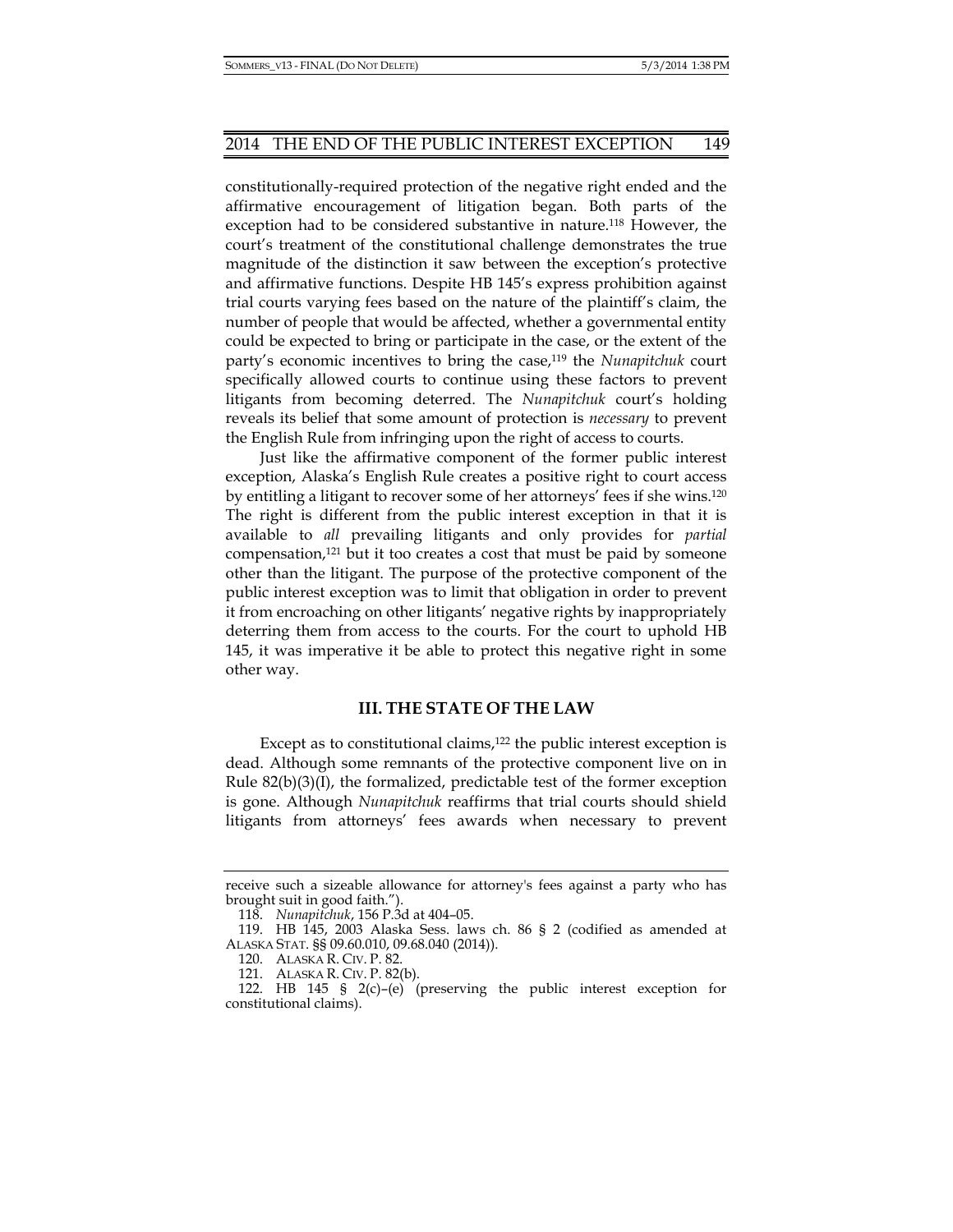deterrence,123 trial courts are now left to decide whether or not to reduce attorneys' fees by way of Rule 82 "on a case-by-case basis."124 Likewise, although *Nunapitchuk* allows courts to consider the same factors used by the public interest exception when doing this, they are no longer limited to considering *only* these factors.125 The fundamental change worked by HB 145 and *Nunapitchuk* is that now trial courts are free to assign whatever weights they wish to whichever factors they prefer; there is no longer any structure to the inquiry, only an overarching goal.

Litigants must also beware that the analytical approach currently embraced under Rule 82(b)(3)(I) gives more discretion to trial courts in determining the *extent* to which a litigant qualifies for protection. Where previously, qualifying litigants would be fully shielded from awards of attorneys' fees, courts now have discretion to only partly exempt litigants if they wish. Authority remains to fully shield a litigant from a fee award, but this is no longer the default.126

In short, trial courts now have broad discretion. After *Nunapitchuk*, it is clear that trial courts do have a duty to prevent the deterrence of future litigants by shielding parties from unduly burdensome awards of attorneys' fees. But it is unclear how they will go about doing this—the dependable mechanisms of the public interest exception are gone. After HB 145 and *Nunapitchuk*, litigants are left with little ability to predict the real risks of litigation.

## **IV. PREVENTING DETERRENCE**

In light of the broad discretion granted to trial courts by HB 145 and the *Nunapitchuk* opinion, courts must take heed of the responsibility conferred on them to prevent unconstitutional deterrence of court access. Although the underlying issue is the citizen's ability to avail herself of the courts, deterrence is often more dependent on the characteristics of the claim itself than on characteristics of the particular

 <sup>123.</sup> *See Nunapitchuk*, 156 P.3d at 406 ("[L]itigants advancing public interest claims may still . . . be shielded from awards of attorney's fees . . . for much the same reason that we accepted when we first adopted the exception in its original protective form: awarding fees in public interest cases may 'deter citizens from litigating questions of general public concern.'").

 <sup>124.</sup> *Id.*

 <sup>125.</sup> *See id.* (allowing courts to consider "all relevant factors").

 <sup>126.</sup> *See, e.g.*, Gold Country Estates Pres. Grp., Inc. v. Fairbanks N. Star Borough, 270 P.3d 787, 799–800 (Alaska 2012) (holding that "it was within the superior court's power to [fully] deny the [attorneys'] fee award under Civil Rule 82"). *Gold Country* emphasized that *Nunapitchuk* had left the door open for trial courts to consider all relevant factors in their Rule  $82(b)(3)(I)$  inquiries, and to reduce awards as needed whenever they determine that the risk of attorneys' fees awards might chill similar claims in the future. *Id.* at 800.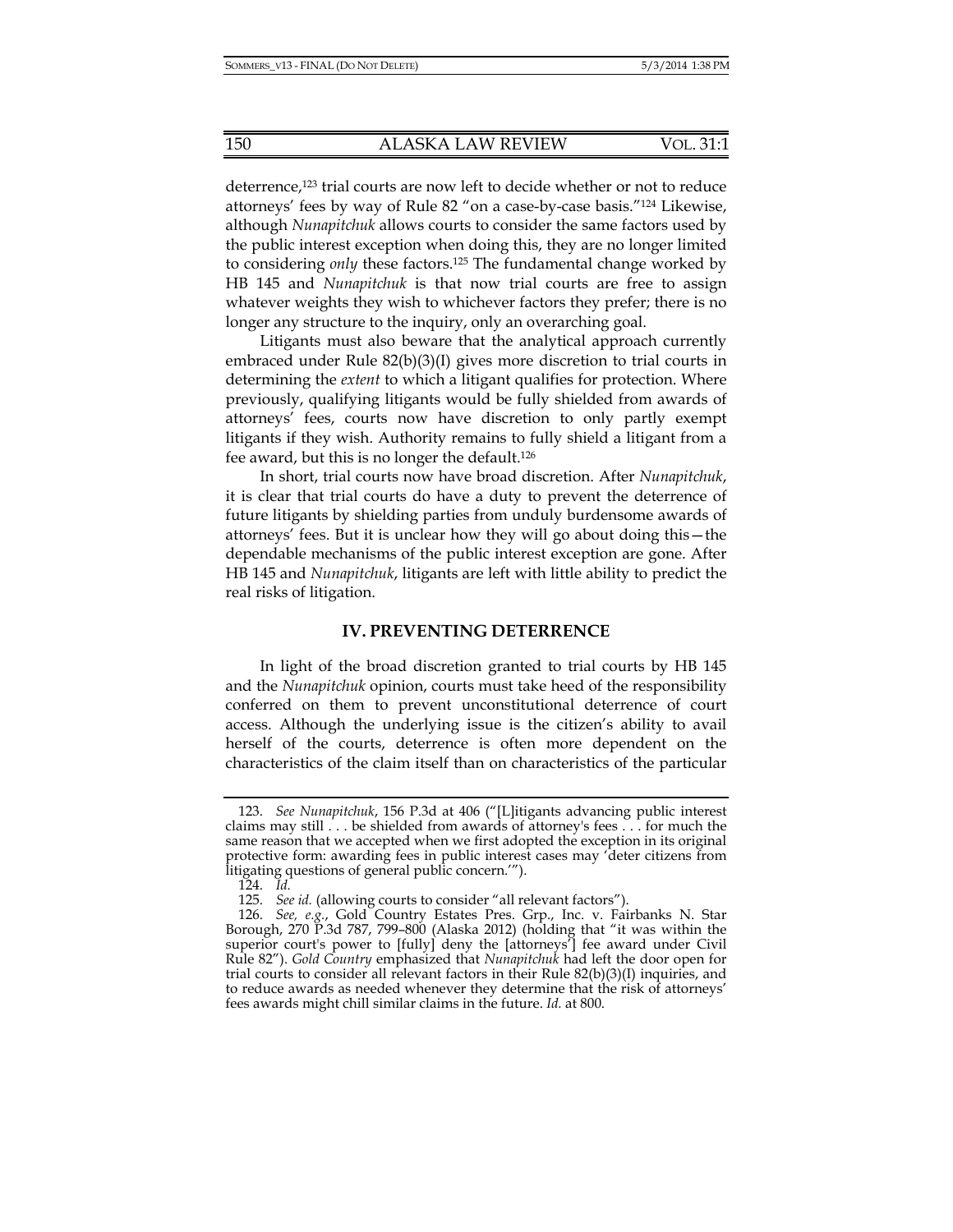plaintiff. The structure of the former public interest exception captured this; it gave no regard to the identity of the claimant herself, and focused instead on particulars of the claim, including the policies it might advance, how many people would be affected, who else might be able to bring it, and the potential economic incentives for doing so.127 Characteristics of the claimant mattered inasmuch as they affected the analysis of these factors. For instance, it would change the deterrence analysis significantly if a particular plaintiff had significant economic incentives to bring a claim that formally sought only non-monetary relief—to that plaintiff and to those similarly situated, the claim *would* have economic value. Courts applying Rule  $82(b)(3)(1)$  to prevent deterrence must ask whether the claim itself—as it will be viewed by litigants similarly situated to the one at hand—is a claim that is likely to be deterred. If it is, then courts bear a responsibility to ensure that plaintiffs do not become unable to reasonably bring such a claim before the courts.

In particular, courts ought to pay special attention to claims that lack otherwise compelling financial incentives. There is ample legal authority for courts to exercise their discretion protectively in these cases. When claims lacking financial incentives seek to address harms affecting numerous individuals, courts must be especially wary. Protection of these types of claims has nothing to do with the policies or political ideologies they may reflect. Rather, the nature of these claims renders them especially vulnerable to deterrence because they carry disproportionate risks relative even to the substantial value they may hold for plaintiffs. Accordingly, judges must be watchful in these cases to ensure that the English Rule does not infringe on plaintiffs' ability to avail themselves of the courts.

# **A. Weighing the Characteristics of the Claim: Poker for Plaintiffs**

Adding a potential cost to bringing claims before the courts will deter financially secure plaintiffs as well as impoverished ones. While some plaintiffs may simply be unable to afford the ticket price, others will be similarly deterred when the cost of litigation starts to exceed its potential value to them. In the first instance, the financial conditions of a particular plaintiff may render her deterred by the anticipated cost of litigation, no matter how reasonable that cost may be. In the second case, the unreasonableness of the cost itself will deter the plaintiff, regardless of her financial prosperity. There is undoubtedly some overlap in these

 <sup>127.</sup> *Nunapitchuk*, 156 P.3d at 394 (summarizing the exception's history and elements).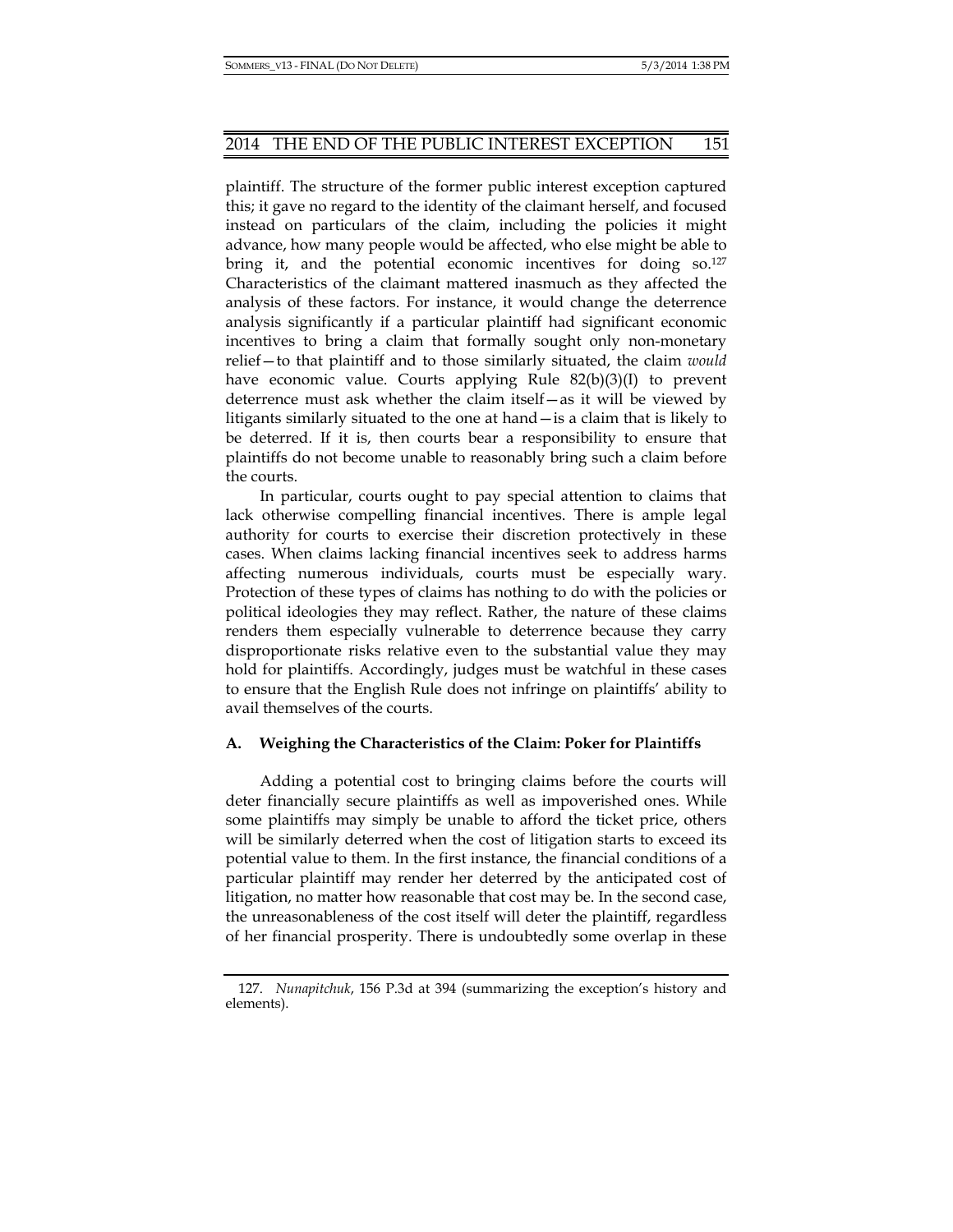two scenarios, but the latter case demonstrates the importance of developing a doctrine, similar to the public interest exception, that protects certain kinds of claims and does not focus only on the attributes of particular plaintiffs.

To see the difference between the two types of deterrence that courts must prevent vis-à-vis future litigants, imagine how a card shark plays a hand of poker. Presume that, based on what she knows about her opponent's hand, she can determine that there is a thirty-five percent chance that her hand is the strongest. If her opponent bets \$100,000, there are two independent reasons why this should give our protagonist pause. The first is that she might have less than that in her bank; on the chance that she loses, she is going to be bankrupt. This corresponds to the question of whether or not the cost is reasonable for *her*. The second reason she should be deterred is that it is a bad hand. Experts can quantify this by looking at the "expected value" of the hand. Supposing there is no other money on the table, the expected value of her hand is  $(0.35) \times (100,000) - (0.65) \times (100,000) = $35,000 - $65,000 =$ –\$30,000. This is a bad bet to take, because the odds say that if our card shark played the hand many times, she would average a loss of \$30,000: a net cost. In other words, the hand is a bad investment.

Unlike in poker, the amount a plaintiff stands to win in litigation under the English Rule is independent of what the plaintiff might lose the amount she risks depends on her opponent's investment in defending the case. If she stands to win \$30,000 but could lose \$100,000, then even with a seventy percent chance of prevailing the investment is a bad one: the expected value of the "hand" is  $(0.70) \times (30,000) - (0.30) \times$  $($100,000) = $21,000 - $30,000 = -$9,000<sup>.128</sup> Unless the value of the non$ monetary relief the plaintiff seeks is independently worth at least \$9,000 to her, the case is not worth taking. In practice, she might win, or she might lose a lot more, but the odds tell us it would be a terrible hand to play because the expected result would be a loss. The judgment the plaintiff seeks may be worth the given price to her, but where the price is higher than the value of the relief sought, the case becomes an unreasonably expensive investment to bring before the courts, regardless of its likely merits.

Under the American Rule, plaintiffs must ask if addressing a particular harm is worth the cost of their attorney. When the damages

 <sup>128.</sup> For an example of the analogous calculations under the American Rule, see RICHARD A. POSNER, ECONOMIC ANALYSIS OF LAW § 21.5, 764–65 (8th ed. 2011) ("Under the American rule,  $\dots$  the plaintiff's net expected gain from litigating is the judgment if he wins discounted by his estimate of the probability that he will win, minus his litigation costs.").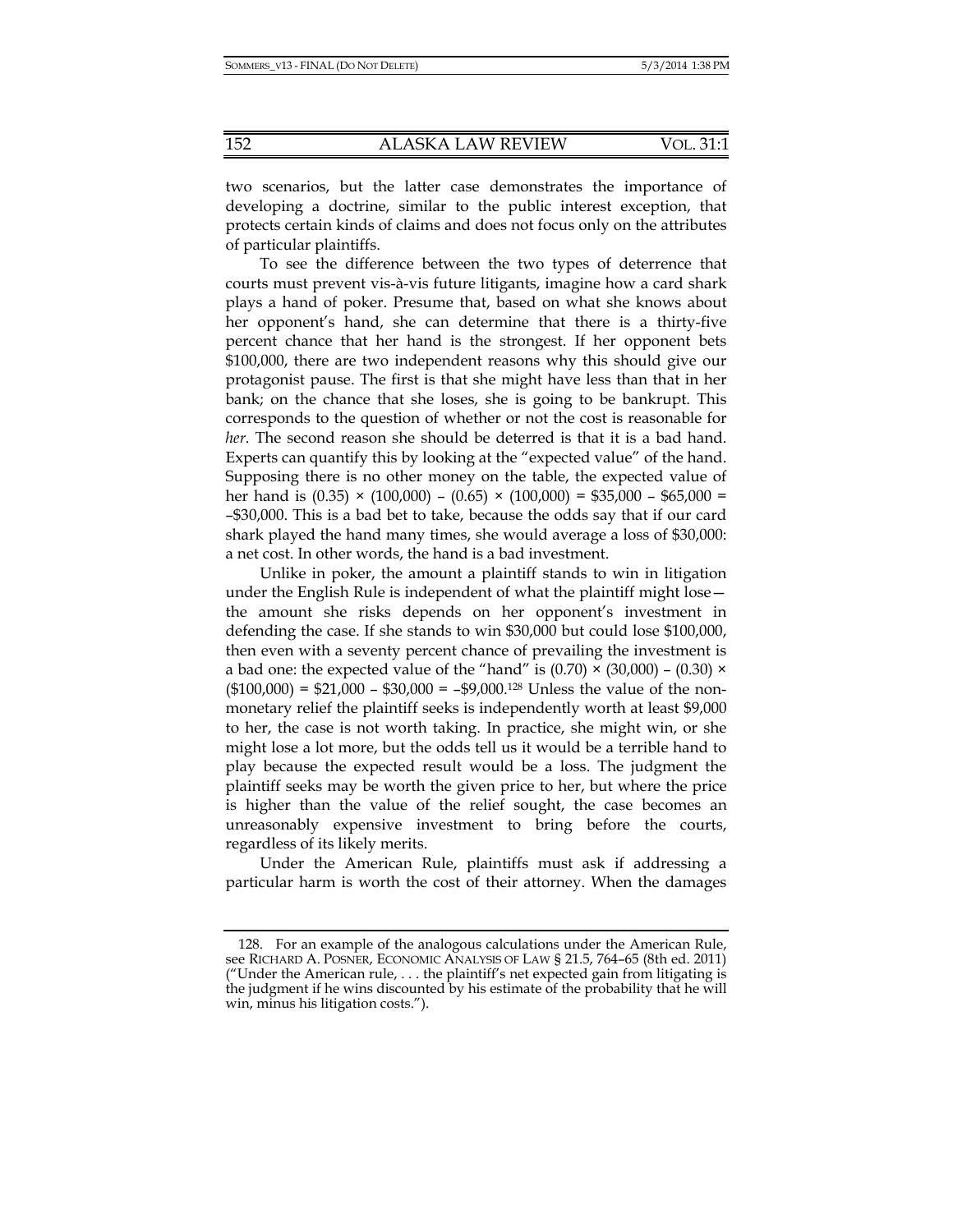sought are non-economic, plaintiffs are essentially asked to value their claim directly: "Is getting this injunction worth the \$10,000 I would have to pay my lawyer?" Under the English Rule, plaintiffs are compensated for a part of this cost if they win, but may have substantially increased liability if they lose, especially if the defendant has reason to spend a lot. The total expected cost of the case is the expected cost of the plaintiff's attorneys' fees plus whatever the plaintiff should expect to pay of the defendants' fees. The cost of the plaintiff's attorneys' fees might be viewed as a market constraint operating to ensure a reasonably efficient allocation of attorneys' time. On top of these fees, however, the English Rule itself can contribute a substantial expected cost to court access. Alaska courts must be vigilant when awarding attorneys' fees so that they are not responsible for turning otherwise reasonable future claims into bad investments—this would be the very definition of deterrence.

Beyond fairness to the plaintiff at hand, the fundamental question is how rational, *future* plaintiffs will weigh their claims. Obviously, many of these values—the exact chance of winning, the potential cost are unpredictable and incalculable in practice; no one needs to crunch actual numbers when awarding attorneys' fees. But judges must be cognizant of the way their habits in awarding attorneys' fees will affect the implicit balancing undertaken by prospective plaintiffs in the future. A pattern of awarding fees in a particular type of case will lead plaintiffs to expect that a similar cost may await them, and shielding individual plaintiffs because they lack the means to pay a more severe award offers no suggestion of protection in the general sense. Will the expected cost make plaintiffs think twice about bringing their claim in the first place? When a suit lacks economic incentives, and especially when it is also one that affects a large number of people, this becomes a very real possibility. Courts can only prevent this by routinely protecting these types of claims, so that future plaintiffs will not come to expect such claims to cost more than they are worth.129

#### **B. Lack of Economic Incentives**

The supreme court acknowledged the importance of economic incentives in one of its earliest public interest exception cases, *Mobil Oil* 

 <sup>129.</sup> Other writers have used similar expected value calculations to predict the effects of different fee shifting systems. *See* Ronald Braeutigam et al., *An Economic Analysis of Alternative Fee Shifting Systems*, 47 LAW & CONTEMP. PROBS. 173, 176–77 (Winter 1984); Steven Shavell, *Suit, Settlement, and Trial: A Theoretical Analysis Under Alternative Methods for Allocation of Legal Costs*, 11 J. LEGAL STUD. 55, 56–58 (1982).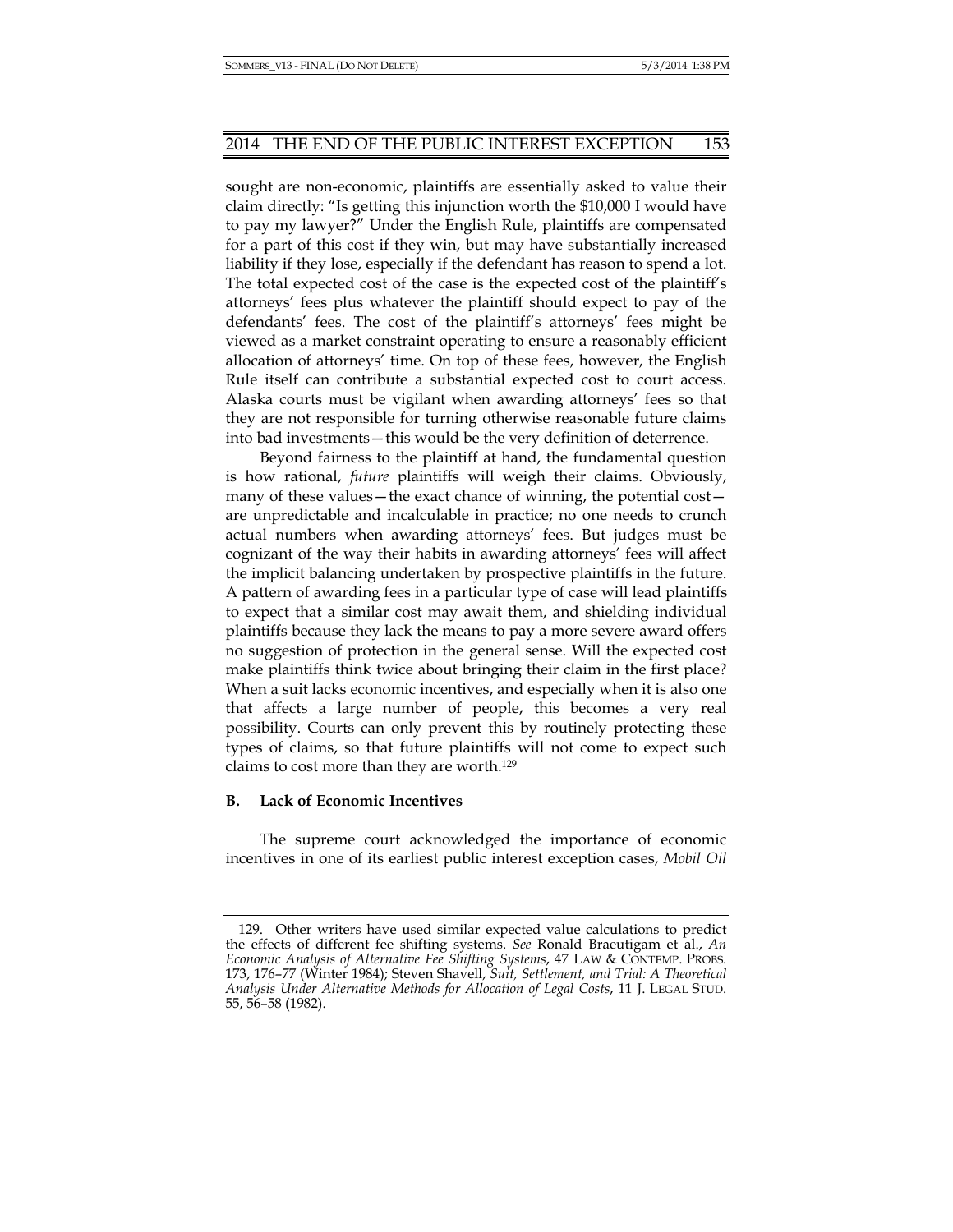*Corp v. Local Boundary Commission*, 130 and thereafter adopted it into the formal test for "public interest" litigants in *Kenai Lumber Co. v. LeResche*. 131 In *Nunapitchuk*, the court specifically recognized the importance that should be given to economic incentives and expressly permitted courts to continue considering this factor.132 Lack of economic incentives means that plaintiffs will have a hard time justifying the risks imposed by the English Rule and renders these claims especially susceptible to being deterred.

If a suit is for non-monetary damages, or if the monetary damages are small relative to the complexity of the case, the plaintiff is not able to pay her attorney through a contingency fee agreement. This usually means that the plaintiff must pay out-of-pocket.133 Assuming the plaintiff will not derive some other economic benefit from prevailing in the case, the claim is already vulnerable to deterrence by its cost alone. On top of this, however, comes the English Rule, which imposes a risk that the plaintiff will end up liable for a part of her opponent's fees as well. If it appears that these fees could be significant,<sup>134</sup> then this risk can quickly become prohibitively significant. Litigation is often unpredictable because the plaintiff has no control over the fees that will be accumulated by the opposing party, and the trial court has broad discretion with respect to how it will award fees at the end of the day. If the suit has economic value, that might outweigh this potential cost; but where the suit lacks economic incentive, this risk essentially becomes the expected price of the relief sought by the plaintiff. As the risk grows, plaintiffs may quickly find that even the most significant of claims become unreasonable investments to bring before the courts.

Trial courts should consider the risk-reward calculation that future litigants will implicitly undertake when deciding whether or not to bring a case. Other factors may also affect deterrence,<sup>135</sup> but in cases where economic incentives are scant or lacking, courts should shield litigants from attorneys' fees awards in order to prevent the potential

 <sup>130. 518</sup> P.2d 92, 104 (Alaska 1974).

 <sup>131. 646</sup> P.2d 215, 223 (Alaska 1982).

 <sup>132.</sup> State v. Native Vill. of Nunapitchuk, 156 P.3d 389, 406 (Alaska 2007).

 <sup>133.</sup> Alternatively, the attorney might take the case pro bono.

 <sup>134.</sup> *See*, *e.g.*, Lisa Demer, *Pebble Foes Face Paying \$1 Million in Legal Fees*, ANCHORAGE DAILY NEWS (Oct. 15, 2013), http://www.adn.com/2013/ 10/15/3126803/the-fight-over-whether-pebble.html. The state sought \$483,579 in legal fees plus reimbursement of \$66,485 in costs from the plaintiffs, and Pebble Mine sought an additional \$283,543 plus costs of \$104,454 as legal expenses it incurred as an intervener. *Id*.

 <sup>135.</sup> *Nunapitchuk*, 156 P.3d at 406 (allowing consideration of the "nature of the claim" and all other relevant factors, in addition to the claim's economic incentives).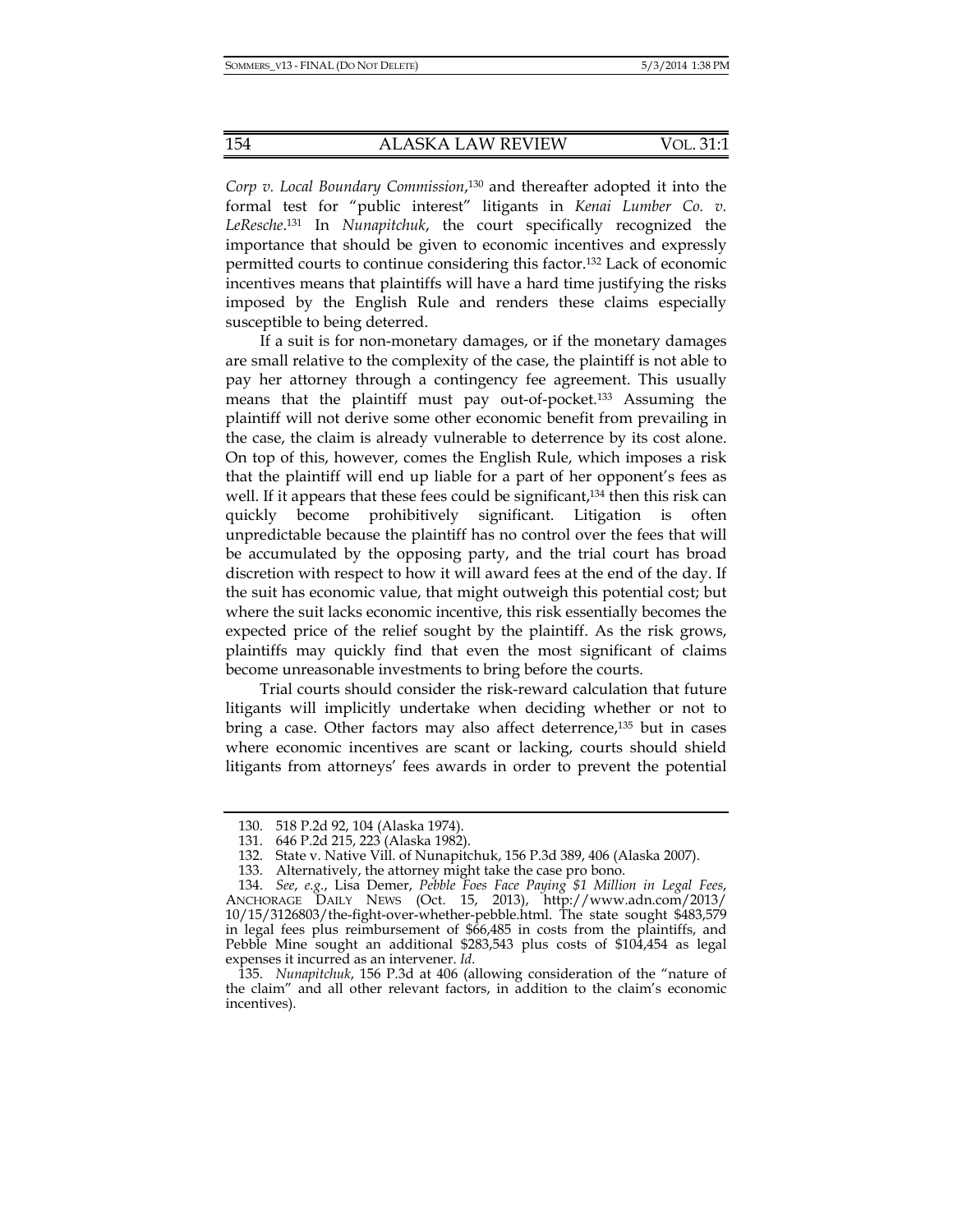costs from deterring meritorious claims by future litigants.

#### **C. The Number of People Affected by the Alleged Harm**

The number of people affected by a claim compounds the problems presented when a claim is for non-economic damages. Like the absence of economic incentives, the number of people affected by a claim was also one of the original factors evaluated by the public interest exception.136 *Nunapitchuk* similarly permits trial courts to continue to consider this factor when varying awards of attorneys' fees under Rule 82.137

The number of people potentially affected by litigation is also the number of people actually affected by whatever alleged harm the claim seeks to address. When this number is large, organizing *all* of the affected individuals can present insuperable costs, and, as a result, these cases are frequently brought by a small group of the potential plaintiffs or by a non-profit organization.138 The benefit to these small subsets of the possible plaintiffs will only be a fraction of the total benefit. When deciding whether or not to bring such a claim, these litigants have only their small slice of the pie to weigh against the case's potential cost to them.139 These plaintiffs still have to pay the full cost of litigating the case, making these cases incommensurately expensive from the start. Awarding attorneys' fees under Alaska's English Rule exacerbates the problem, because these plaintiffs will also find themselves liable for the full risks of the litigation.

This leaves the plaintiffs' risk-reward analysis severely skewed. Because these claims carry such a disproportionately large financial risk for the plaintiffs that typically bring them, trial courts should be

 <sup>136.</sup> Anchorage v. McCabe, 568 P.2d 986, 991 (Alaska 1977).

 <sup>137.</sup> *Nunapitchuk*, 156 P.3d at 406.

 <sup>138.</sup> Additionally, because the harm applies to so many, potential plaintiffs may hold out from joining the suit in the hope that others will carry the risk in their place. *Cf.* JOHN P. DWYER & PETER S. MENELL, PROPERTY LAW AND POLICY 276 (1998) (discussing the general problem of "free-riders" who hold out from litigation affecting many people in the hope that someone else will pursue the claim and bear the costs of litigation in their stead).

 <sup>139.</sup> In short, where many people are affected, a collective action problem frequently arises where the seemingly optimal short-term action for individuals (e.g., waiting for someone else to sue) undermines long-term wellbeing for the group (e.g., no one ends up suing) and is hindered in its resolution by the transaction costs involved in effectively organizing all of the affected parties. *See generally* Christopher R. Leslie, *The Significance of Silence: Collective Action Problems and Class Action Settlements,* 59 FLA. L. REV. 71, 74 (2007) (defining and discussing collective action problems); DWYER, *supra* note 138, at 276 (discussing various problems created by positive transaction costs when a harm affects many people).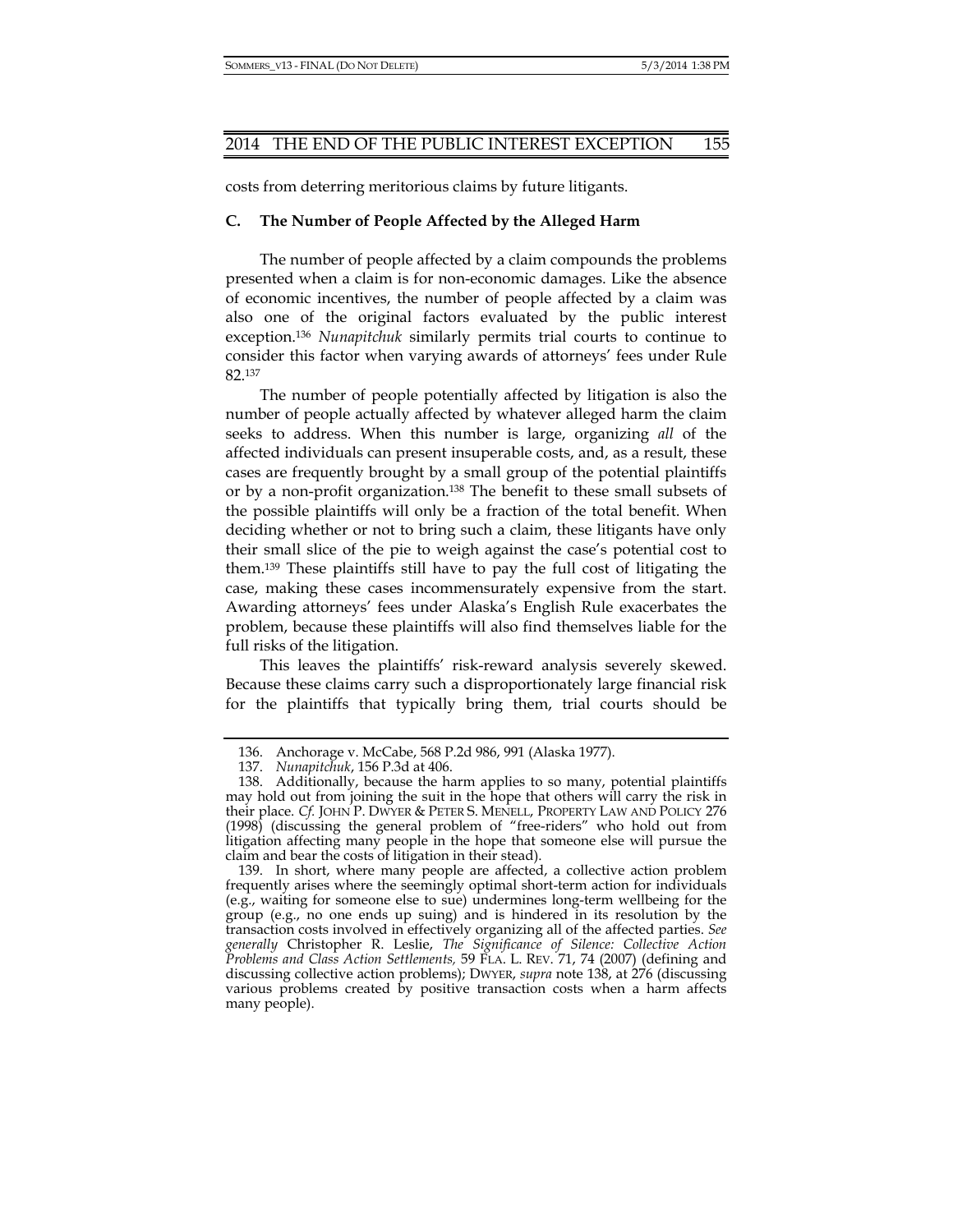especially cognizant of how little countervailing incentive may exist to balance the risk of a fee award. When the potential cost significantly outweighs the potential benefit to plaintiffs, future plaintiffs will be deterred from availing themselves of the courts to redress these types of harms.

#### **CONCLUSION**

More data is needed to conclusively determine how HB 145 and *Nunapitchuk* have affected plaintiffs in Alaska, but anecdotal reports give reason to be worried. The Sierra Club, which in the past has filed numerous cases to protect Alaska's natural resources, "has not brought a single action in Alaska state court since the Nunapitchuk decision because there has been no reliable way to predict its potential liability for fee and cost awards."140 Likewise, the Northern Alaska Environmental Center "has filed only one non-constitutional case" since the *Nunapitchuk* decision, "which had eight plaintiff organizations to share the burden of any potential adverse fee award."141 The risks for potential plaintiff groups in other contexts are similar.

The unpredictable standard enunciated in *Nunapitchuk* undermines the supreme court's concern that future litigants not be deterred by onerous awards of attorneys' fees. Even where courts follow fairly regular practices, their decisions will be made on a fact-intensive, caseby-case basis. Litigants may take some solace from seeing awards reduced against similarly situated plaintiffs; however, they will never be able to rely on a similar reduction happening in their own case until doctrine evolves that regularly protects certain types of *claims*, independent of the plaintiff's identity. The current standard is simply too open-ended, and the uncertainty this creates for litigants may be chilling in its own right.

Uncertainty is a recurrent problem for Alaska's English Rule. The supreme court's unwillingness to reach the constitutional issues underlying the public interest exception provides an illustrative example. Because the law was unsettled, neither party to the *Nunapitchuk* litigation knew whether the constitutional claim would succeed. Indeed, few observers could likely have predicted the nuances of the court's eventual holding. This is not to say that the court's exercise

\* \* \*

 <sup>140.</sup> Brief for Council on Foundations et al. as Amici Curiae Supporting Petitioners and Applicants at 4–5, Nos. S-15059, S-15060, S-15089, 2013 WL 5297623 (Alaska 2013).

 <sup>141.</sup> *Id.*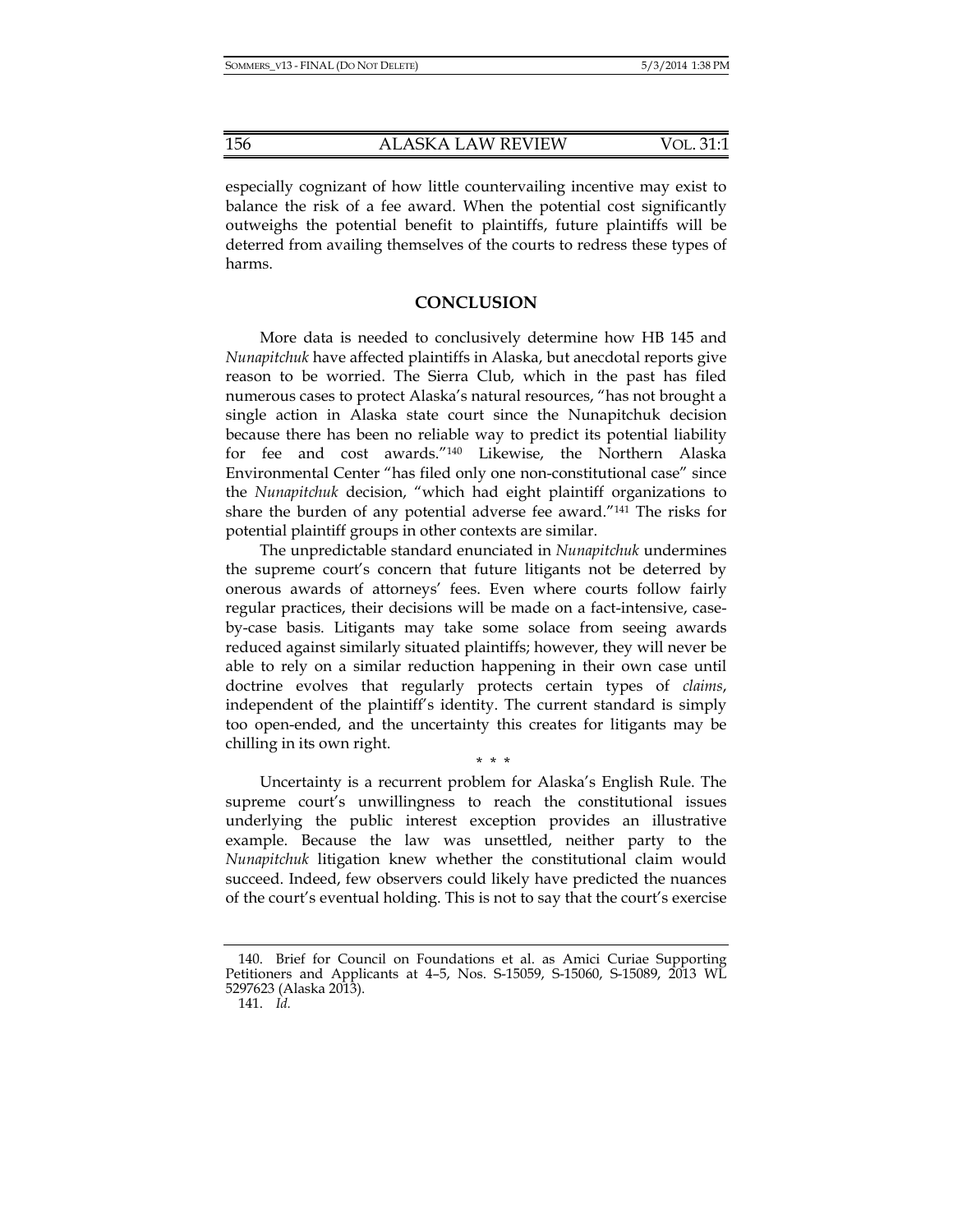of restraint was wrong. Rather, it serves to highlight that the law is often unclear.

Reversals by appellate courts occur with regularity, and issues of first impression are by no means uncommon, especially in a court system as young as Alaska's. This is an essential part of the common law system that we practice in, but Alaska's English Rule takes no account of this. If lawyers could predict with certainty how litigation would resolve itself, there would be little need for judges. All cases would settle because parties would know their chance of success and settle for the expected value of any payout. The problem is that legal claims are often uncertain, and the number of civil cases that make it to trial and that get appealed demonstrates the important role the adversarial system plays in resolving factual and legal uncertainties.

The English Rule offers prevailing parties a potentially unbounded positive right to a percentage of their lawyers' fees by considering fees to be part of a complete recovery.142 This right comes into tension with the protection of a litigant's negative right to argue her case in court.143 Both plaintiffs and defendants are affected adversely, as plaintiffs may refrain from bringing meritorious cases before the courts, because they perceive too much financial risk in a loss, and defendants may feel compelled to settle despite meritorious defenses, because they too bear an increased financial risk should they lose.144 When the parties' lawyers can predict with some accuracy the expected results of the litigation, these problems recede because the risk to the meritorious party is diminished, and allocation of costs to a wrongful party is less troubling. But, in cases where the law is unsettled, parties may have no way of

 <sup>142.</sup> The right is unbounded in the sense that the amount of fees potentially recoverable depends only on how much the party spends. The recovery may only be a percentage of the total amount, but it still grows linearly with how much the party spends. *Cf.* Bozarth v. Atl. Richfield Oil Co., 833 P.2d 2, 6 (Alaska 1992) (Matthews, J., dissenting) ("If a \$10,500 attorney's fee award is so great as to 'foreclose a particular party's opportunity to be heard' it has that effect independent of whether it represents the prevailing party's full, or merely partial, fees.").

 <sup>143.</sup> *Cf.* Malvo v. J.C. Penney Co., Inc., 512 P.2d 575, 587 (Alaska 1973) ("For where in order to seek judicial remedies, a plaintiff must risk liability for the full amount of attorney's fees the other side sees fit to incur, it takes little imagination to foresee that the size of a party's bank account will have a major impact on his access to the courts.").

 <sup>144.</sup> *Cf.* Theodore Eisenberg et al., *Attorney Fees in a Loser Pays System* 23 (Cornell Law Sch. Legal Studies Research Paper Series, No. 13-95, Oct. 6, 2013), *available at* http://papers.ssrn.com/sol3/papers.cfm?abstract\_id=2336669 (finding favorable treatment of individual plaintiffs who prevailed against corporations relative to individual plaintiffs who prevailed against other individuals in Israel, which uses a predominantly loser pays system while granting trial judges full discretion to award attorneys' fees as they see fit).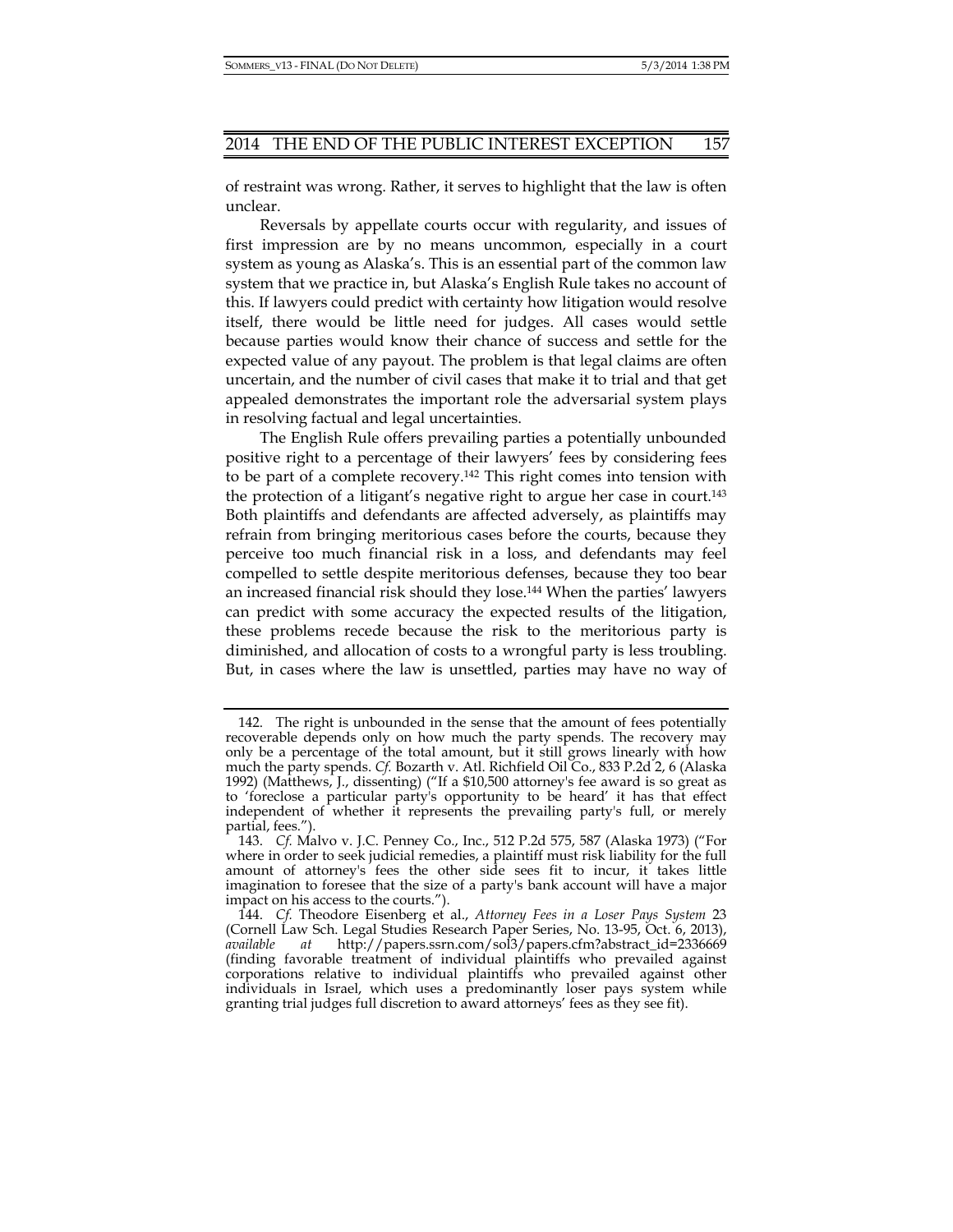accurately assessing the true strength of their claims, allowing the financial risk created by the English Rule to become determinative.145

To make matters worse, litigants have no way to predict how much their opponent may spend in litigation or how the trial judge is likely to exercise her discretion at the end of the proceedings. This makes the *magnitude* of the risk uncertain, as well. This can be a chilling combination. When the probability of success on a claim approaches zero percent or one hundred percent its expected value becomes clear: the value will quickly approximate either the rewards of winning or the cost of losing. However, when the probability wanders between these extremes, nearing fifty percent, the potential cost of the other party's fees can become the determinative factor in the decision whether or not to bring the claim. If the potential cost of paying for part of the defendant's fees becomes too large, it can quickly overwhelm the other terms in the calculation and become the decisive factor in whether or not to bring the claim.

If parties refrain from litigating these cases, precisely because of the uncertainty they entail, then how is the law ever to clarify itself? Without opportunities for courts to resolve these claims, how is the law to evolve? Moreover, how will the parties themselves resolve these disputes? Perhaps a third factor courts should consider when assessing attorneys' fees is the legal uncertainty surrounding the claim. The federal system provides a model for this in one of its major fee shifting statutes, the Equal Access to Justice Act (EAJA),<sup>146</sup> which provides that parties prevailing in actions against the United States are entitled to attorneys' fees, "unless the court finds that the position of the United States was *substantially justified* or that special circumstances make an award unjust."147 Importantly, this standard requires significantly more than merely being "undeserving of sanctions for frivolousness."148 Rather, the EAJA test requires the Government's position to have been reasonable in light of the law and facts pertaining to the case.149 The

 <sup>145.</sup> *Cf.* Shavell, *supra* note 129, at 59–60. Shavell conducts similar expected value calculations to those undertaken here, and finds that, in general, as the certainty of prevailing on a claim diminishes, plaintiffs become less likely to bring the claim under the English Rule than under the American Rule because of the attendant risks; specifically, there is a critical point, in terms of the claim's certainty, below which the English Rule starts to deter litigants. *Id.* 

 <sup>146.</sup> The Equal Access to Justice Act, Pub. L. No. 96-481 (codified as amended at 5 U.S.C. § 504 (2012) and 28 U.S.C. § 2412 (2012 & Supp. V 2011)).

 <sup>147. 28</sup> U.S.C. § 2412(d)(1)(A) (emphasis added).

 <sup>148.</sup> Pierce v. Underwood, 487 U.S. 552, 566 (1988).

 <sup>149.</sup> H.R. REP. NO. 96-1434, at 22 (1980), *reprinted in* 1980 U.S.C.C.A.N. 5003, 5011 (stating that the EAJA test "is essentially one of reasonableness in law and fact"). *See also Pierce*, 487 U.S. at 563–68; COHEN, *supra* note 71, at 10.